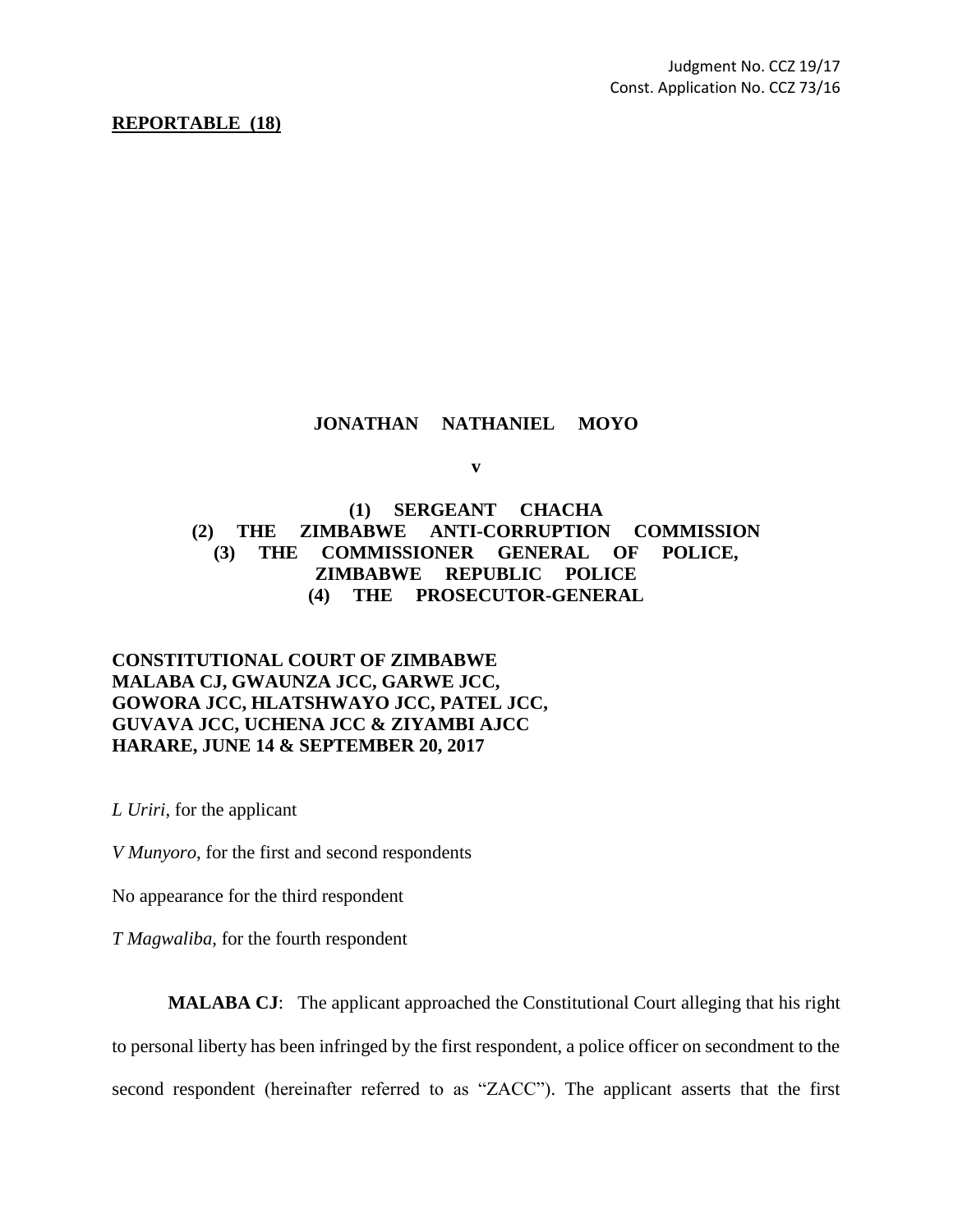respondent arrested him following a warned and cautioned statement, alleging that he had committed offences of abuse of office, fraud, corrupt concealment from a principal of personal interests in a transaction, and obstruction of the course of justice.

The ground on which the alleged infringement of the applicant's right to personal liberty is based is that the arrest was unlawful for two reasons. The first reason is that the police officer who arrested the applicant had no reasonable suspicion of him having committed any of the offences he was alleged to have committed. The applicant alleges that as a result of the arrest by the first respondent he was deprived of liberty arbitrarily or without just cause. The second reason for the allegation that the arrest was unlawful is that ZACC, under whose authority the first respondent acted, has no powers of arrest. The contention is that the first respondent could not, on behalf of ZACC, lawfully do that which his principal had no power to do.

There is a material dispute of the facts on which the allegation of the unlawfulness of the arrest of the applicant is made. The conflict of facts cannot be resolved without the hearing of oral evidence from the arresting detail and those who were present during the interview of the applicant which preceded his arrest.

The issue for determination is whether the Constitutional Court has jurisdiction to determine the question of the lawfulness of the applicant's arrest and, *ipso facto*, violation of his right to personal liberty. The lawfulness of an arrest is an issue of protection of the right to personal liberty, the determination of which involves the interpretation and application of specific provisions of the Criminal Procedure and Evidence Act [*Cap. 9:07*] ("the CP&E Act").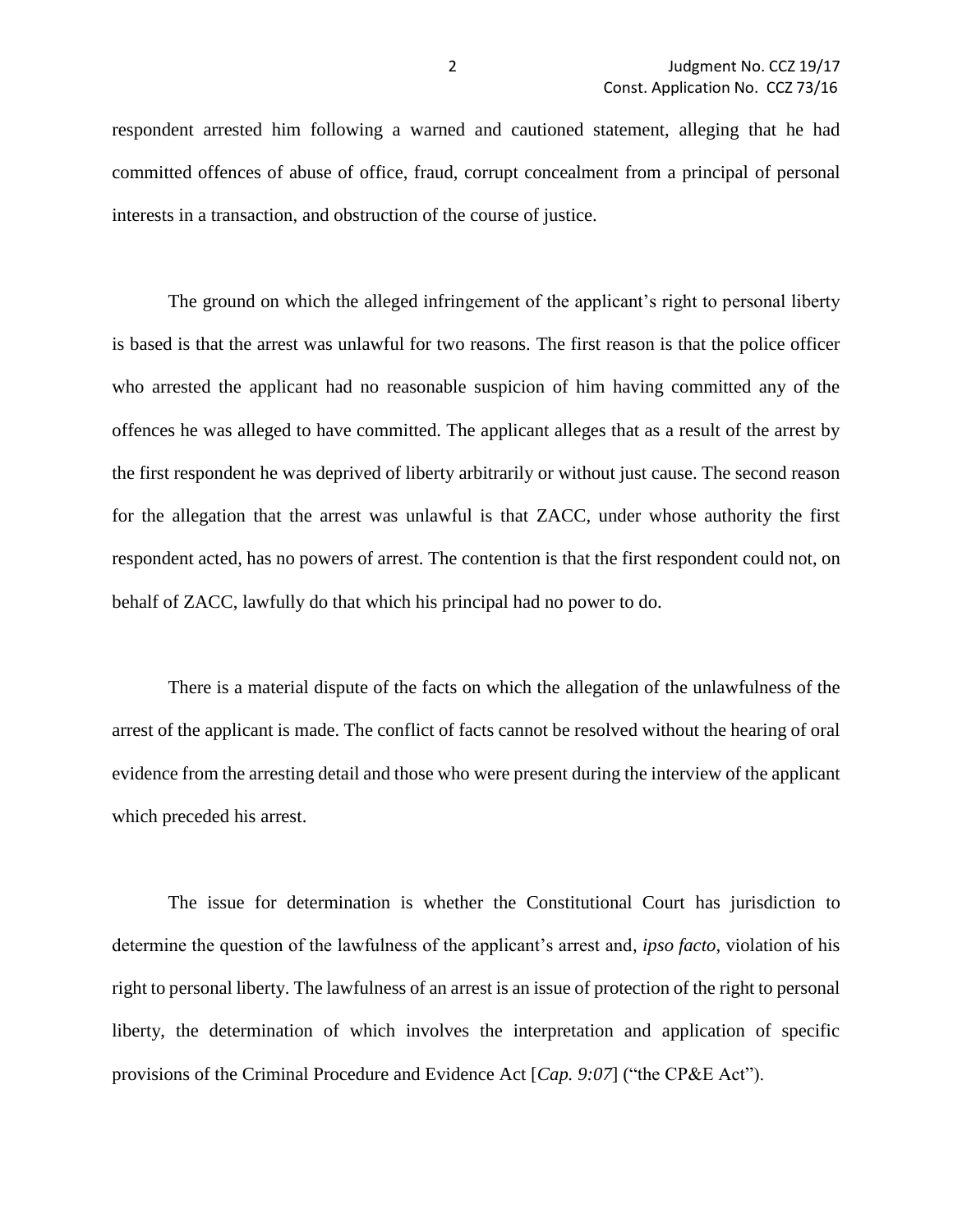The Magistrate's Court, before which the applicant was required under the relevant provisions of the CP&E Act to appear, and had undertaken to appear in terms of the Indemnity of Release into the custody of his legal practitioner entered into with the arresting detail, has jurisdiction to hear and determine the question of the lawfulness of the applicant's arrest. The material dispute of facts generated by the application would be resolved by the Magistrate's Court before which the applicant would plead the alleged unlawfulness of his arrest. The matter for determination does not fall within the jurisdiction of the Constitutional Court. It is a matter, the determination of which does not involve the interpretation, protection or enforcement of the Constitution.

There being no constitutional matter on which a decision is required to be made, the issue of which of the facts in dispute is the truth falls outside the jurisdiction of the Constitutional Court.

The Constitutional Court holds that it would not be within its competence to determine the question of the lawfulness of the applicant's arrest. The law governing the resolution of the matter required the applicant, like all arrested persons, to appear before a Magistrate's Court to challenge the lawfulness of his arrest.

The detailed reasons for the decision are now set out.

The facts on which the decision whether or not the applicant's arrest was lawful are disputed. They are not fully disclosed in the founding affidavit. In any case, they would relate to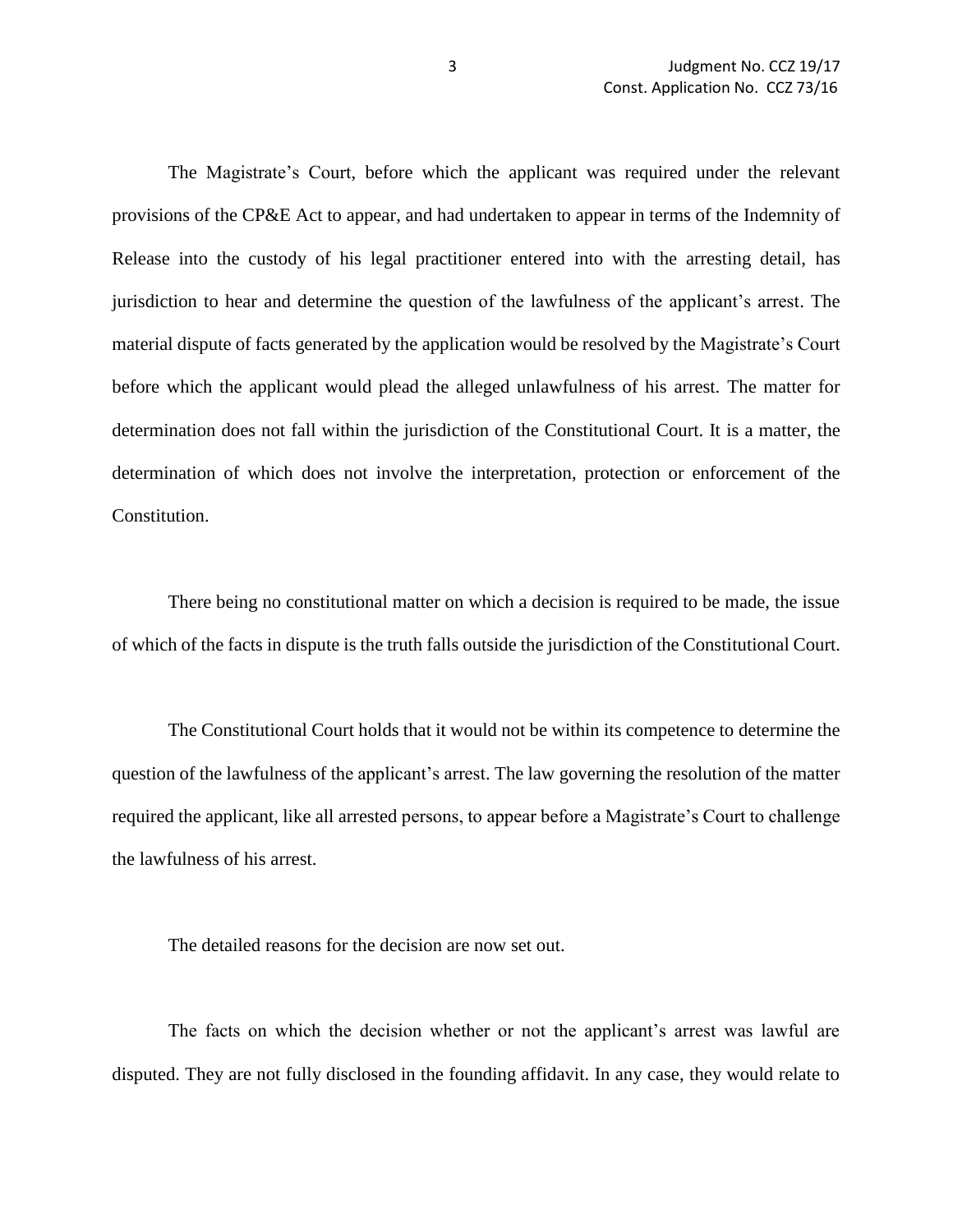proof of a matter, the determination of which involves the interpretation and application of statutory provisions by a remand court.

The applicant states that on 2 November 2016 he was informed that the Acting Prosecutor-General had written to the third respondent, directing that he be arrested. The fourth respondent denies writing a letter to that effect. He admits that he wrote a letter directing the third respondent to follow due process. There is a letter filed of record, the contents of which are clear. It is the import of the letter that is in dispute as between the applicant and the fourth respondent. The applicant states that not long after he was informed of the existence of the letter, Silas Pondo, a Senior Assistant Commissioner of Police and Acting Secretary of ZACC, visited him. Mr Pondo invited him to the offices of ZACC for an interview. The applicant went to the offices of ZACC at Mount Pleasant Business Park at 1500 hours on 2 November 2016 in the company of his lawyer, Mr Hussein, and his ministerial security aides.

The applicant avers that after a fifteen minute wait he and those who had come with him were led into a boardroom. In the boardroom there were Mrs Farai O. Mashonganyika-Chinyani, a Commissioner of ZACC; Mr Pondo; Mr Lovemore Finde, an investigator; Mr Alex Masiye, the Chief Investigations Officer; Sergeant Chacha; and a legal officer to ZACC.

The applicant alleges that at the commencement of the meeting Mr Finde, supported by Mrs Chinyani, indicated that his security aides had to leave the room. He said he reluctantly acceded to the request. The applicant alleges that Mr Finde requested that his legal practitioner leave the room as what was about to take place was "just an interview". Mr Hussein protested the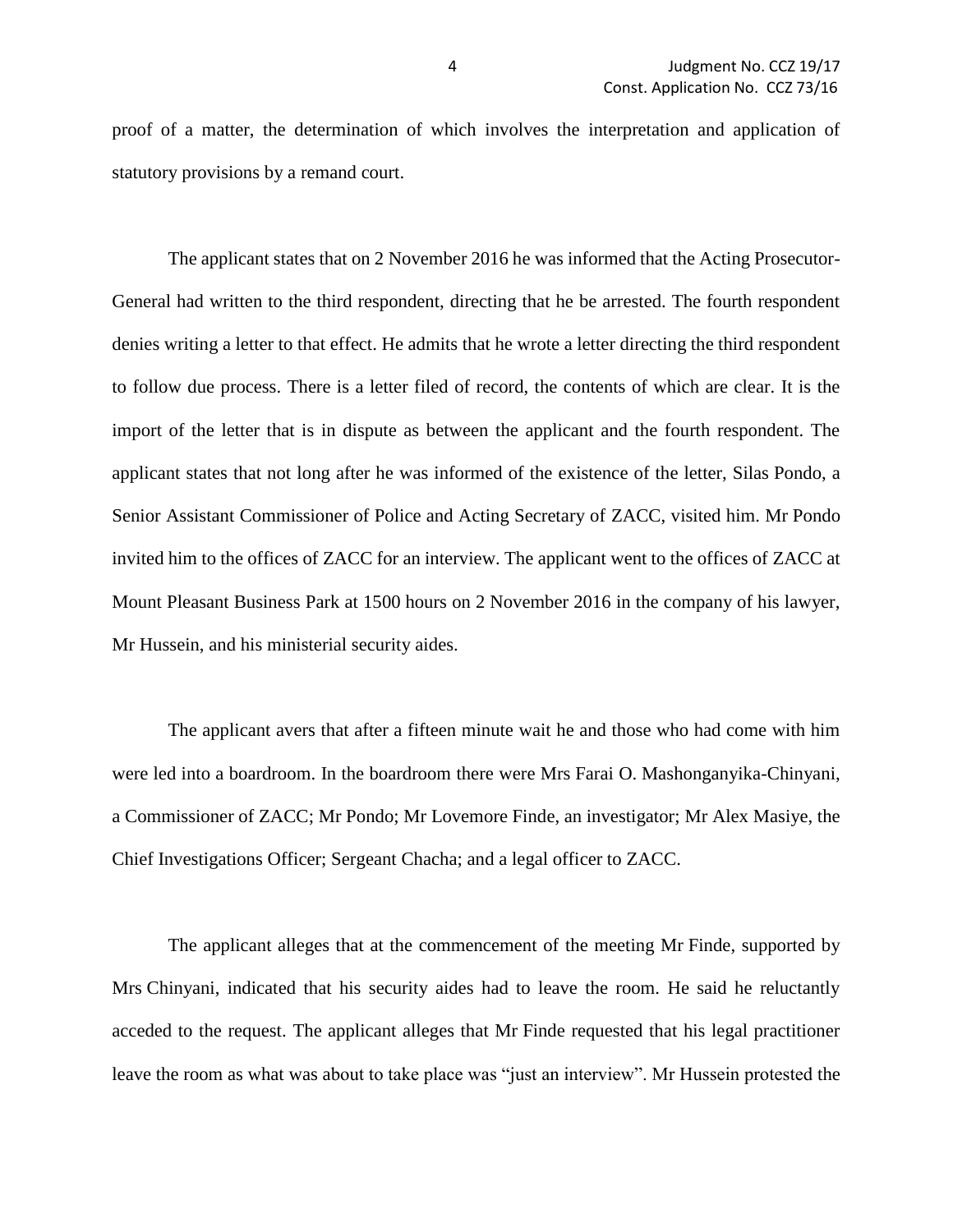request on the ground that it was the applicant's constitutional right to have a legal practitioner present during the interview. Mrs Chinyani then indicated that Mr Hussein could stay on condition he did not ask questions or interfere with the interview.

The interview, which was video recorded, commenced at 3 pm. The applicant says it proceeded with Mr Finde putting questions to him from a written list. The applicant alleges that Mrs Chinyani and the legal officer to ZACC interjected as he responded to the questions. They told him to answer the questions put to him and avoid giving detailed responses. Mr Hussein objected to the interjections, saying the interviewers were coercing him to give answers they wanted to hear. The applicant averred that the first respondent did not ask him any question in the course of the interview. He says he got the impression that the first respondent was present as a recorder. Mr Pondo, who deposed to the opposing affidavit on behalf of ZACC, said the first respondent was part of the investigating team and not a recorder.

The applicant said that after a "lengthy interview", which ended at 7.30 pm, Mr Finde informed him that ZACC had been investigating the case of alleged corruption at the Zimbabwe Manpower Development Fund (hereinafter referred to as "ZIMDEF") for four months. He said they had concluded that the applicant had committed the crime of abuse of office. The applicant's Ministry superintends the operations of ZIMDEF. He said that he was told that the purpose of the interview had been to get his views on the findings of the investigating team. He was then "handed over" to the first respondent. The first respondent read a warned and cautioned statement, charging him with the alleged commission of five offences. The first respondent requested that the applicant give his response to the warned and cautioned statement.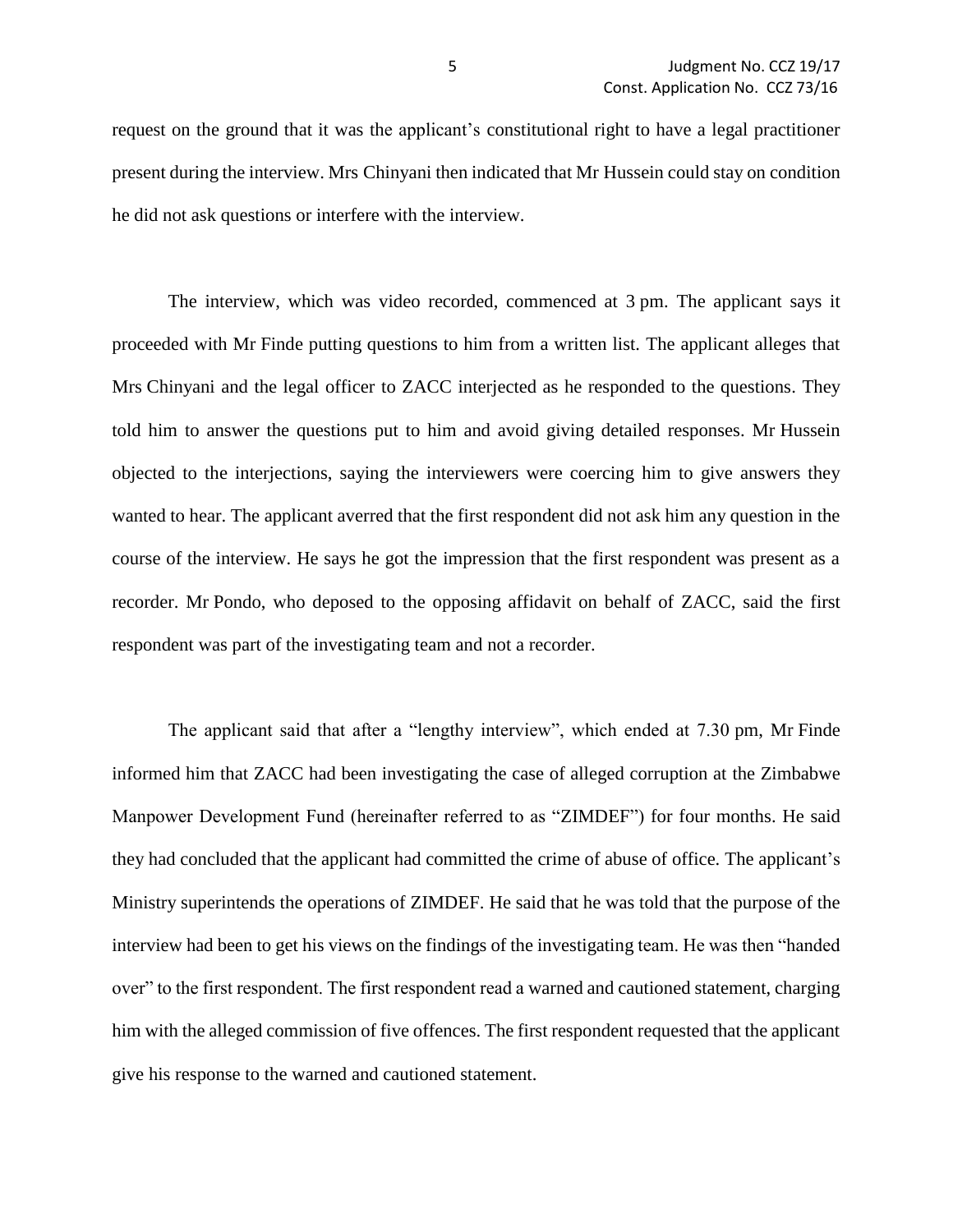The applicant states that his legal practitioner expressed displeasure at the manner in which the "interview" had been conducted. He states that Mr Hussein asked the first respondent whether he was the investigating officer and if he had formed a reasonable suspicion that the offences had been committed. The applicant states that Mrs Chinyani and the legal officer to ZACC told Mr Hussein that the question whether the first respondent had reasonable suspicion of the offences having been committed by the applicant was for a court to decide.

The applicant avers that throughout the interview Mr Hussein had indicated that he had vouchers, written guidelines and other documents which proved the lawfulness of the actions under investigation. He said that ZACC's officers told him he could supply the documents later. At that stage Mr *Uriri* joined him and Mr Hussein. The three of them prepared the warned and cautioned statement in which he denied the allegations of having committed the five offences. The applicant said that as they were drafting the statement the first respondent told Mr Hussein that he had made a few corrections to the warned and cautioned statement. The offence of obstructing the course of justice was added. It was founded on the allegation that the applicant had frustrated his arrest. The allegation was also based on the statements the applicant had made in the media on the allegations of criminal conduct made against him.

Following the making of the warned and cautioned statement, the first respondent told the applicant that he was under arrest. He said that a discussion ensued between the first respondent and his legal practitioner on the possibility of him being released into the legal practitioner's custody pending appearance at the Magistrate's Court. According to the applicant, an agreement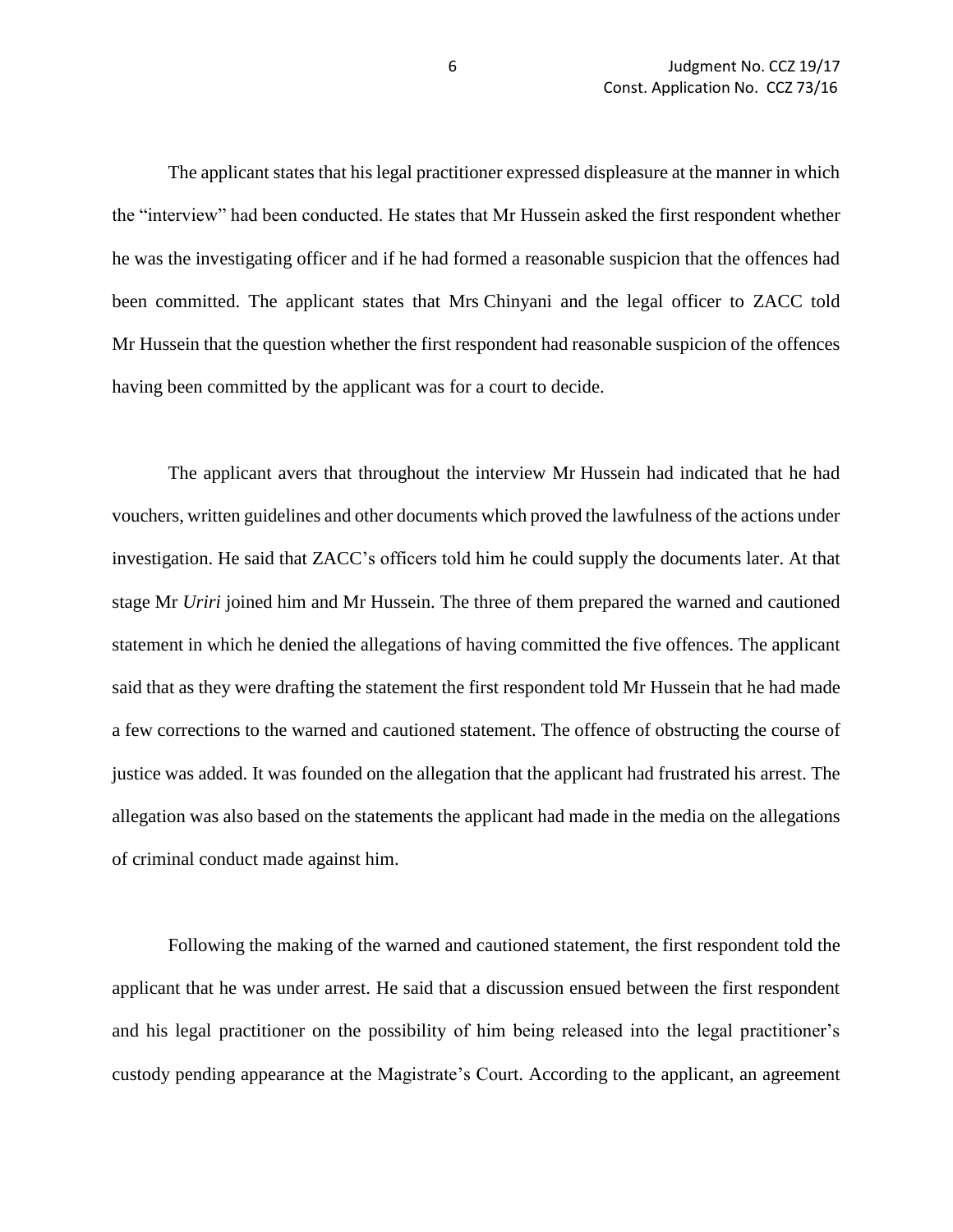was reached between the first respondent and his legal practitioner that he be released into the latter's custody. The first respondent prepared and read out an "Indemnity of Release". The Indemnity of Release stated that the applicant had been formally arrested on allegations of criminal abuse of office, fraud, money laundering, and obstructing the course of justice.

The applicant undertook to attend at the offices of ZACC on 4 November 2016 at 0800 hours to facilitate his appearance at the Harare Magistrate's Court. The Indemnity of Release warned the applicant of arrest and detention if he failed to comply with the undertaking. Mr Pondo denies the allegation that there was a discussion between the first respondent and the applicant's legal practitioner which led to the production of the Indemnity of Release. He said that the Indemnity of Release was prepared at their own instance without any suggestion from the applicant's legal practitioner. The applicant was then released into the custody of his legal practitioner on the conditions set out in the document.

The applicant filed the application on 3 November 2016, alleging breach of fundamental rights by the respondents. The allegations were to the effect that:

- 1. ZACC does not in terms of the Constitution or the law have the power to arrest and detain suspects;
- 2. The fourth respondent does not in terms of the Constitution or the law have the power to order the third respondent to arrest an individual;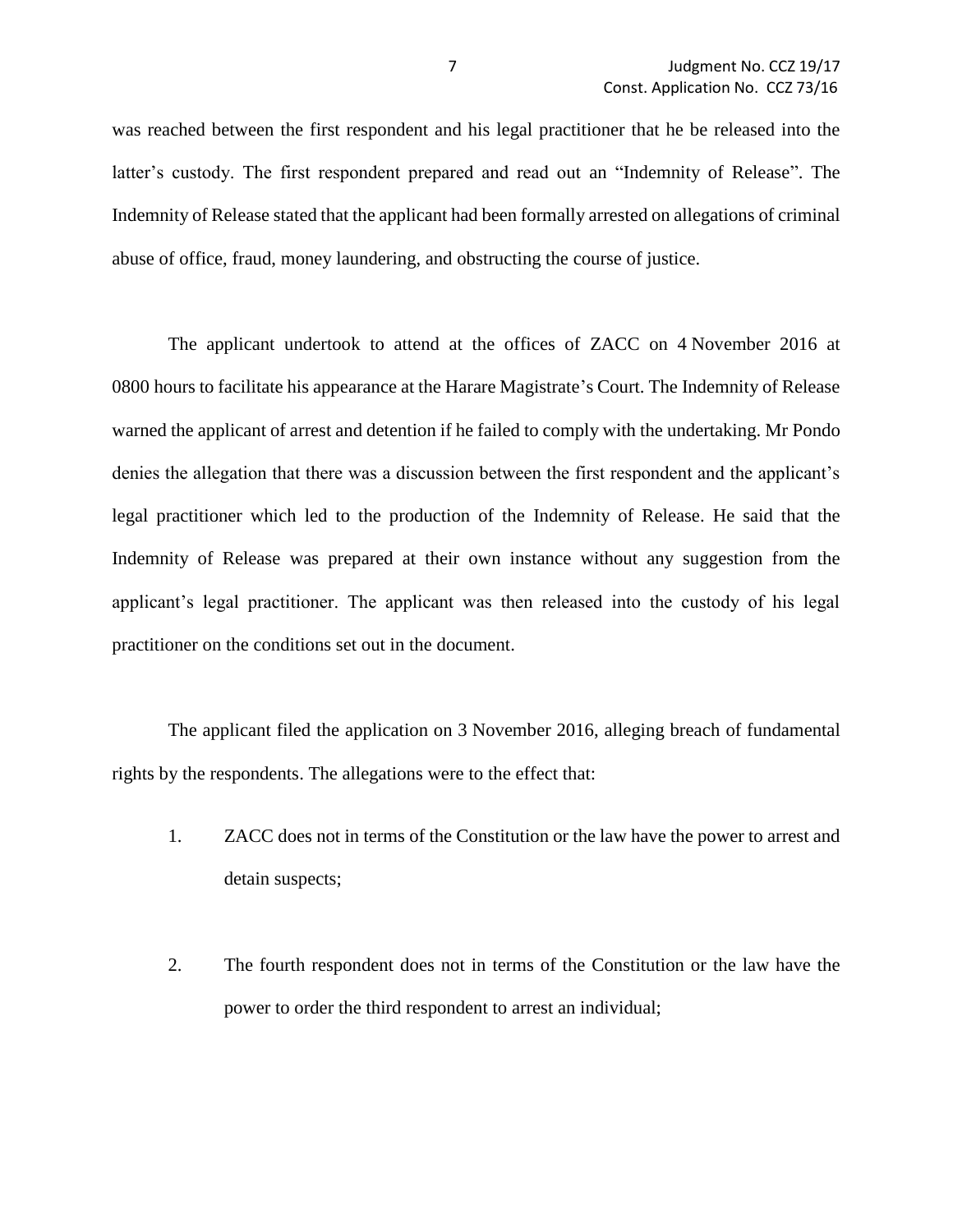- 3. The first respondent could not at the same time act on behalf of ZACC and the third respondent;
- 4. The purported arrest, charge and detention of the applicant on 2 November 2016 by ZACC's functionary, namely Sergeant Chacha, was in contravention of the Constitution of Zimbabwe and therefore invalid; and
- 5. The search warrants of ZACC referenced WSS-ZACC NO. 38/2016 and WSS NO. 45-2016 are invalid.

The applicant filed an urgent chamber application for an order that the main application be heard on an urgent basis. He also sought an interim order staying the criminal proceedings envisaged against him in the Magistrate's Court. The urgent chamber application was heard and granted by CHIDYAUSIKU CJ on 3 November 2016.

The applicant has not stated the interest which he seeks to protect in approaching the Constitutional Court, alleging the infringement of fundamental rights guaranteed under ss 49 and 50 of the Constitution of Zimbabwe (hereinafter referred to as "the Constitution"). The facts suggest that he is purporting to do so in his personal interest under  $s 85(1)(a)$  of the Constitution. He does not state specifically which of the many rights protected under ss 49 and 50 of the Constitution have been infringed. The facts suggest that the applicant is attacking his arrest which he alleges was unlawful and therefore an infringement of his right to personal liberty.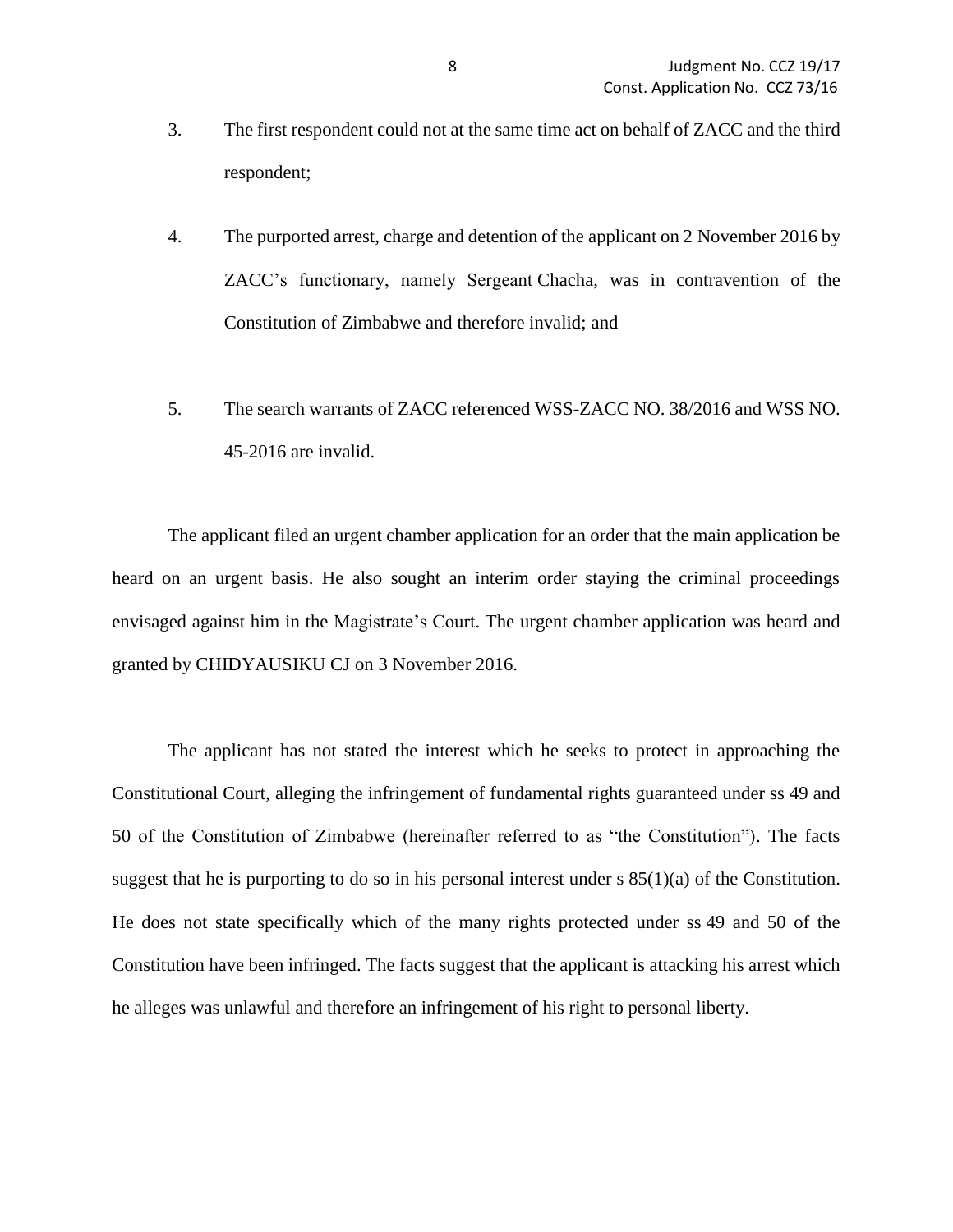It is common cause that the applicant was arrested by the first respondent, who was on secondment to ZACC. The applicant makes the allegation of unlawfulness of his arrest from the following standpoints. He alleges that the warrants of search and seizure, the execution of which produced some of the information relied upon in his arrest, were executed in contravention of s 13(4) of the Anti-Corruption Commission Act [*Cap. 9:22*] (hereinafter referred to as "the Act").

The relevant subsection of s 13 of the Act provides as follows:

"(4) An officer who intends to make any search, entry or seizure for the purposes of this section shall —

- (*a*) notify the officer commanding the police district in which the officer intends to make the search, entry or seizure; and
- (*b*) be accompanied by a police officer assigned to him or her or by the police officer referred to in paragraph (*a*):

Provided that where an officer has reason for believing that any delay involved in obtaining the accompaniment of a police officer would defeat the object of the search, entry or seizure, he or she may make such search, entry or seizure without such police officer."

The applicant contends that the subsection makes it a precondition that ZACC's officers had to notify the officer commanding the police district in which the premises to be searched were located. They had to ask the officer commanding to assign a police officer to them, who had to accompany them in the search, entry or seizure. The applicant contended that, while ZACC could dispense with the accompaniment by a police officer, notification of the officer commanding the police district is a peremptory requirement. He further stated that he was reliably informed that the officer commanding the district in which the ZIMDEF premises are located was not notified. He argues that this rendered the search and seizure unlawful. He went on to argue that on this basis alone his arrest was unlawful. Whether the search, entry and seizure carried out by ZACC's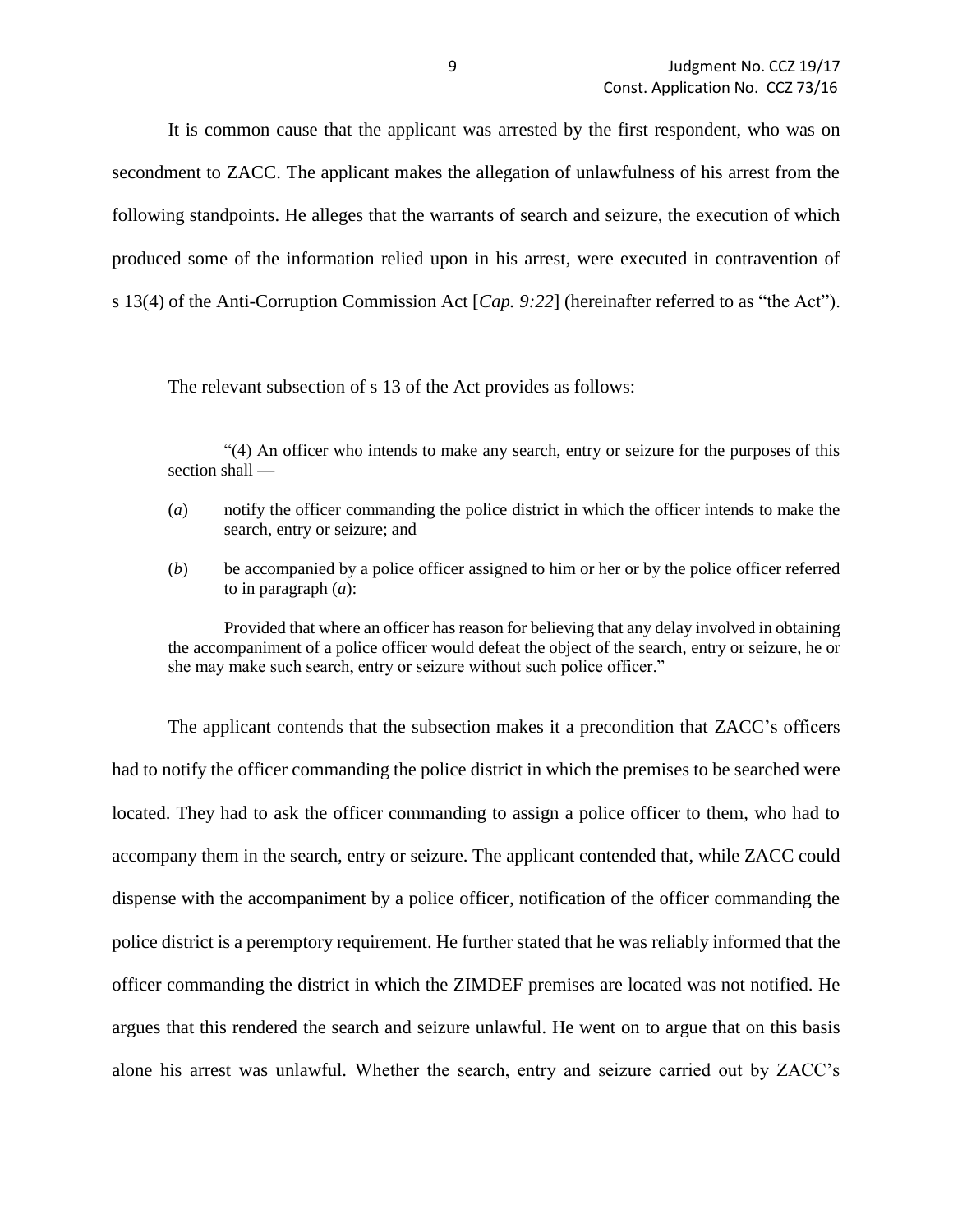officials met the requirements of s 13(4) of the Act is not an issue related to any decision on a constitutional matter. It does not call for the Constitutional Court's attention.

The applicant also challenged the lawfulness of his arrest by impugning the actions of the Acting Prosecutor-General. His case is founded on the allegation that the letter the fourth respondent wrote to the Commissioner-General of Police directed the latter to have him arrested. He contends that such power does not repose in the office of the fourth respondent as provided for in the Constitution. Section 259(11) of the Constitution gives the Prosecutor-General the power to direct the Commissioner-General of Police to investigate and report to him or her on anything which, in the Prosecutor-General's opinion, relates to an offence or suspected offence. The contention is that s 259(11) of the Constitution does not authorise the fourth respondent to direct the third respondent to have a suspect arrested.

In addition, the applicant argues that ZACC has no power to arrest any individual. He contends that the arresting officer, being on secondment to ZACC, was subject to the same limitations as his principal. The applicant argues that ZACC can only make a recommendation of an arrest of a person to the Commissioner-General of Police in terms of s 255(3) of the Constitution. He said that no recommendation was made to the Commissioner-General of Police for his arrest. He contended that s 1 of the Schedule to the Act gives effect to the limited powers of ZACC in respect of the arrest of persons suspected of criminal conduct by providing that one of the powers of ZACC is to make recommendations to the police to arrest and detain any persons reasonably suspected of committing any of the offences falling within its jurisdiction.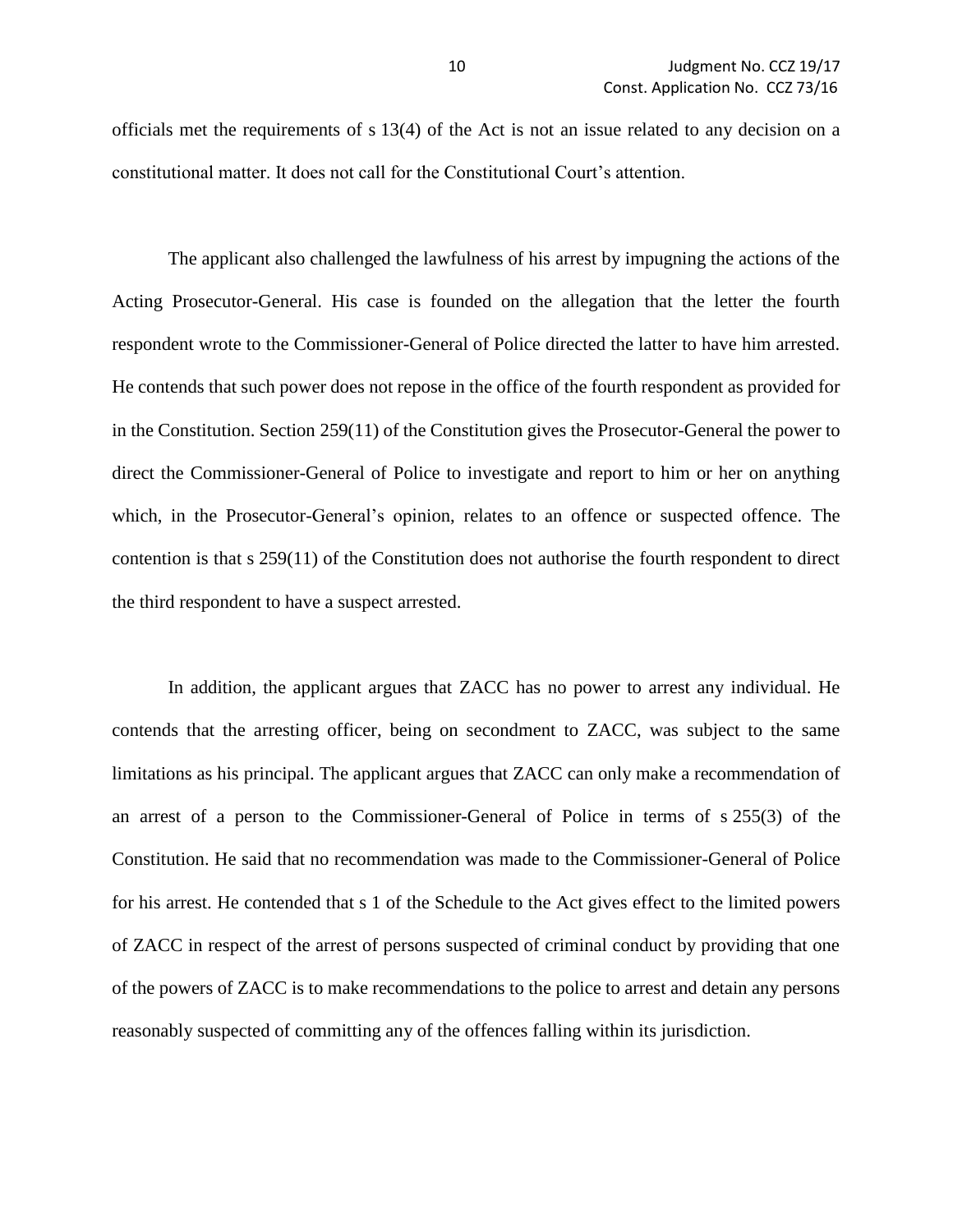The applicant said that, in the absence of a recommendation to the Commissioner-General of Police that he be arrested, his arrest was unlawful. It must be stated, however, that no law requires ZACC to recommend to the Commissioner-General of Police the arrest of a person reasonably suspected of having committed or of committing any of the offences falling within its jurisdiction. Section 255(3) of the Constitution only provides that the Government must ensure, through legislative and other means, that ZACC has power to recommend the arrest and secure the prosecution of persons reasonably suspected of corruption, abuse of power and other improper conduct which falls within its jurisdiction.

Giving effect to the peremptory directive contained in s 255(3) of the Constitution, the Government provided in s 1 of the Schedule to the Act that ZACC has power to recommend to the police the arrest of a person reasonably suspected of committing any of the offences falling within its jurisdiction. The words "recommend to the police" cannot be narrowly interpreted to mean "recommend to the Commissioner-General of Police". Whether what ZACC did was in compliance with the provisions of s 1 of the Schedule to the Act is not an issue connected to any decision on a constitutional matter. It is determinable by interpretation and application of the specific provisions of the statute.

The applicant also attacks the legality of his arrest on the ground that the first respondent did not form a reasonable suspicion that he had committed the offences falling within the jurisdiction of ZACC before arresting him. The applicant argues that the first respondent did not conduct the interview, nor did he prepare the questions put to him. He argues that the first respondent did not examine the documents his lawyer referred to during the interview. The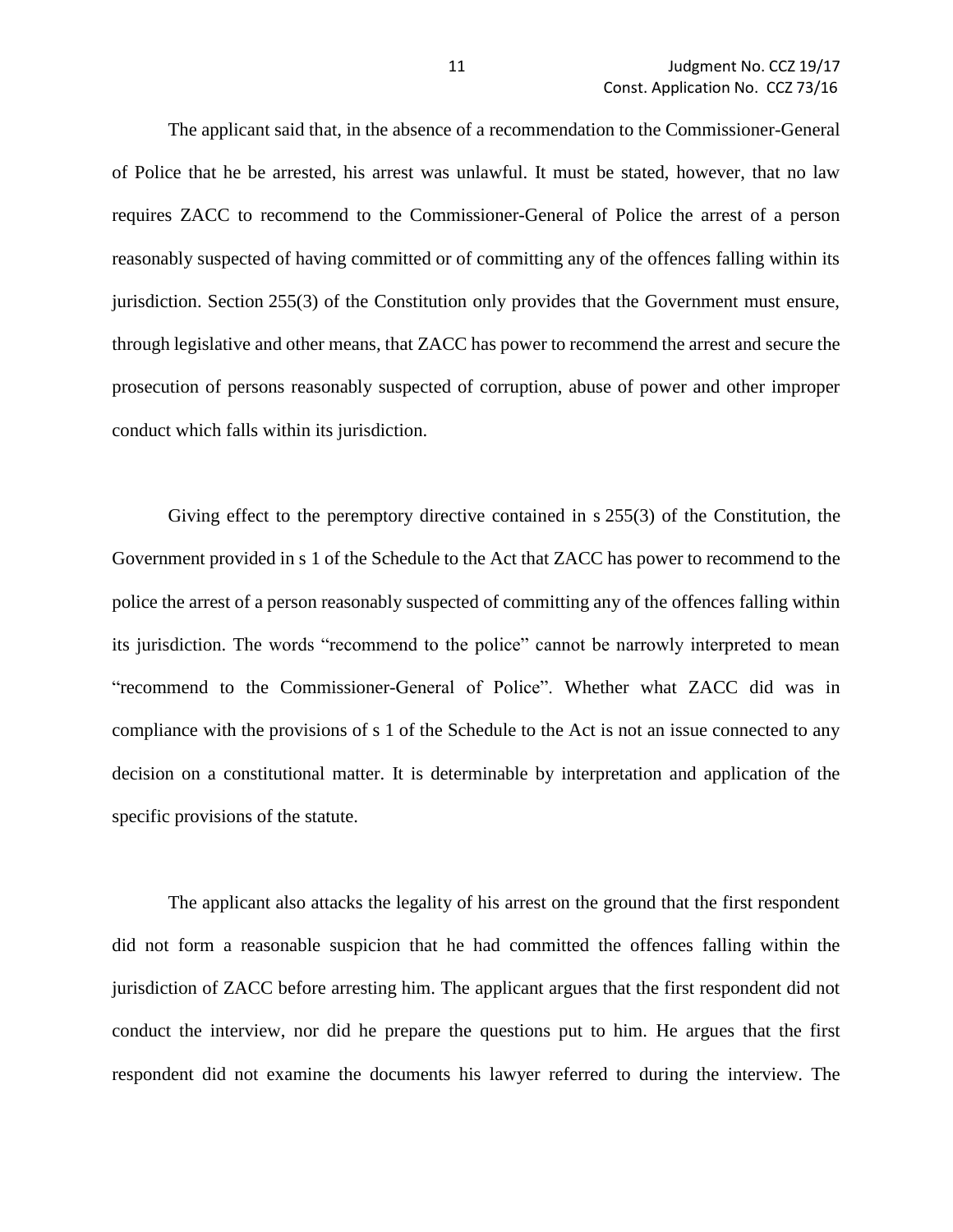applicant argues that the first respondent arrested him on instructions from ZACC and not on his own reasonable suspicion. It was further argued that the first respondent had not acted on the instruction of the third respondent. The applicant contended that, in the absence of reasonable suspicion on the part of the first respondent, his arrest was unlawful.

The application is opposed by the second and fourth respondents. It is apparent from the papers that the first respondent would have filed an opposing affidavit had the lawyers representing ZACC not erroneously believed that Mr Pondo could speak for the first respondent. The opposing affidavit deposed to by Mr Pondo on behalf of ZACC shows that even if there would have been a constitutional matter, the Constitutional Court would not have been in a position to determine it because of the existence of a material dispute of facts.

Mr Pondo stated that the first respondent is a duly attested member of the Zimbabwe Republic Police seconded to ZACC in terms of s 3 of the Police (Transfer and Secondment) Regulations, Statutory Instrument 819A/1980 (hereinafter referred to as "the Regulations"). The first respondent was a member of the team that was tasked with the investigation of the applicant for alleged involvement in the commission of offences of fraud, corruption and abuse of office at ZIMDEF. He and the first respondent were present throughout the interview of the applicant which took place in the boardroom at ZACC's premises. The purpose of the interview was to get the applicant's side of the story on the allegations that he was involved in the commission of the offences. The meeting with the applicant was also intended to afford him the opportunity to comment on some of the evidence ZACC had gathered during the investigation of the alleged commission of the offences. Mr Pondo said that the interview was conducted in the presence of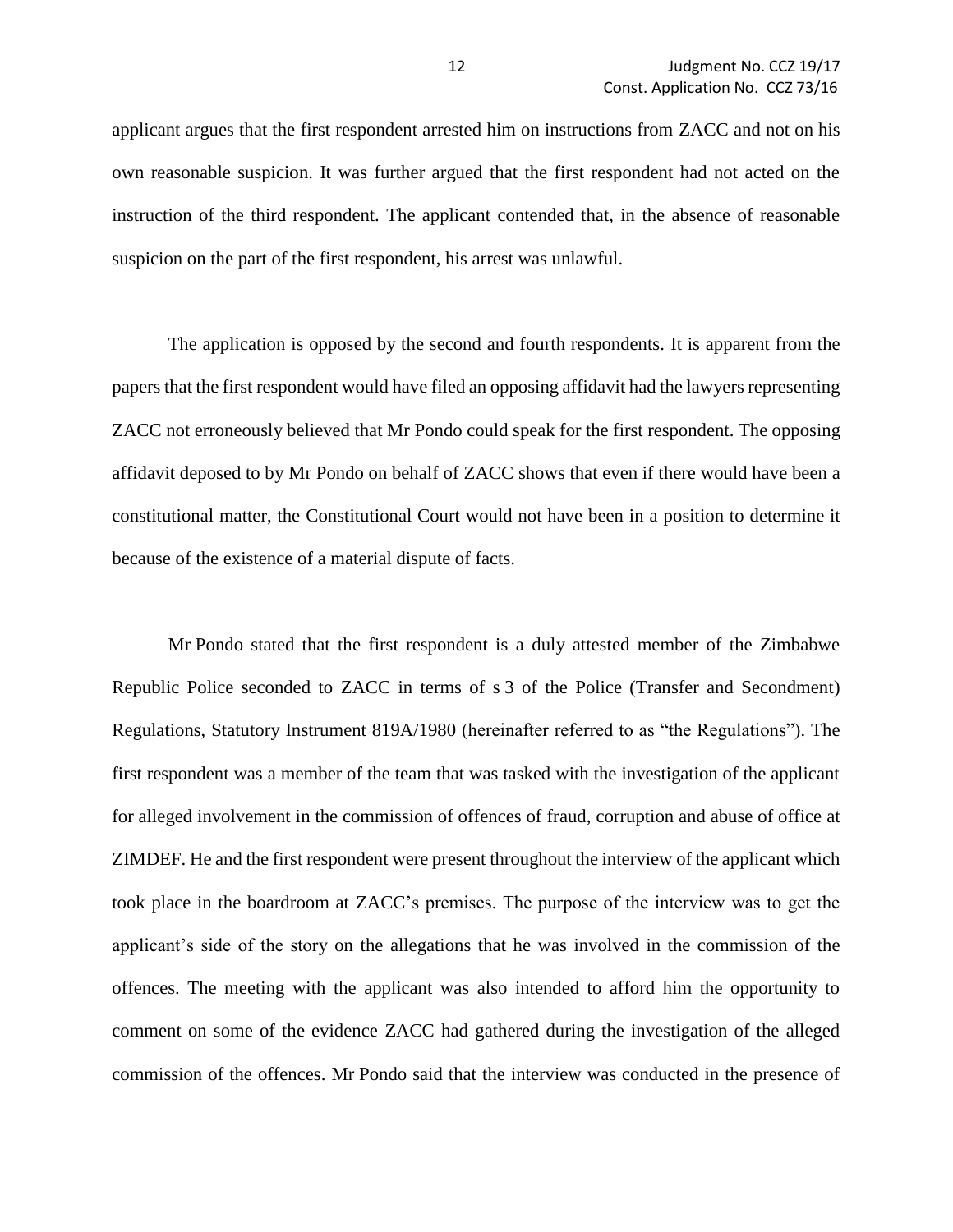the applicant's legal practitioner. The first respondent and he heard all the questions that were put to the applicant and the answers he gave. He said they were able to form a reasonable suspicion that the applicant had committed the offences set out in the warned and cautioned statement.

The fourth respondent also opposed the application. He said that the functions of ZACC under s 255(1) of the Constitution are not mutually exclusive but complementary. He contended that the arresting of a person reasonably suspected of a crime is not a function. He argued that it is only a power exercised in the process of carrying out a function. The relevant function ZACC would be discharging, as required by  $s \, 255(1)(b)$  of the Constitution, by having a person reasonably suspected of corruption, abuse of power and other improper conduct falling within its jurisdiction arrested, is the combatting of the offences in question. Having a person reasonably suspected of the offences falling within its jurisdiction arrested is a power, the exercise of which depends on the existence of the grounds for a lawful arrest. He went further to state that the function of assistance from members of the Police Service denotes general as well as specific assistance. Such assistance, he argued, would include the arresting of persons reasonably suspected of the offences falling within the jurisdiction of ZACC.

The fourth respondent said that arresting persons reasonably suspected of crimes is any police officer's function. He also argued that s 255(3) of the Constitution enjoins the Government to empower ZACC to recommend the arrest and prosecution of persons reasonably suspected of corruption. This, he contends, does not preclude police officers attached to ZACC from effecting arrests, more so in matters which they would have investigated and formulated a reasonable suspicion upon.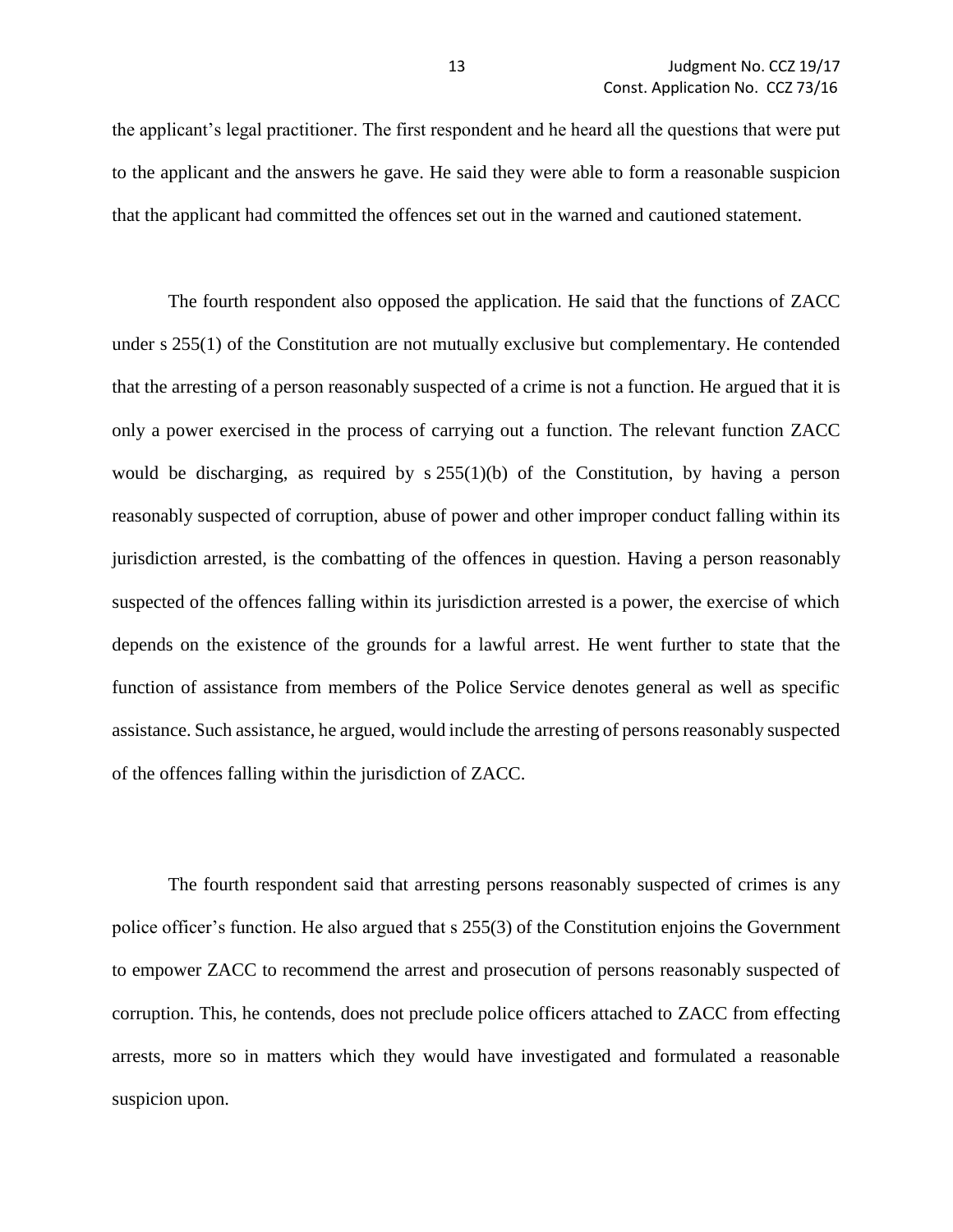The fourth respondent views the application as premature and devoid of merit, as the issues raised could have been heard, debated and crystallised in a lower court. He prayed for the dismissal of the application.

For an issue to fall within the jurisdiction of the Constitutional Court, it must be a constitutional matter or connected with a decision on a constitutional matter.

No constitutional matter has arisen in this case. The Constitutional Court is set up in terms of s 166 of the Constitution and its jurisdiction is provided for under s 167 of the Constitution, which provides:

### "**167 Jurisdiction of Constitutional Court**

- (1) The Constitutional Court —
- (a) is the highest court in all constitutional matters, and its decisions on those matters bind all other courts;
- (b) **decides only constitutional matters and issues connected with decisions on constitutional matters, in particular references and applications under section 131(8)(***b***) and paragraph 9(2) of the Fifth Schedule**; and
- (*c*) makes the final decision whether a matter is a constitutional matter or whether an issue is connected with a decision on a constitutional matter." (The emphasis is mine)

The Constitutional Court has no jurisdiction to determine a matter which is not a constitutional matter. In any case brought before the Constitutional Court, it has to ensure that the issue for determination is a constitutional matter or an issue connected with a decision on a constitutional matter.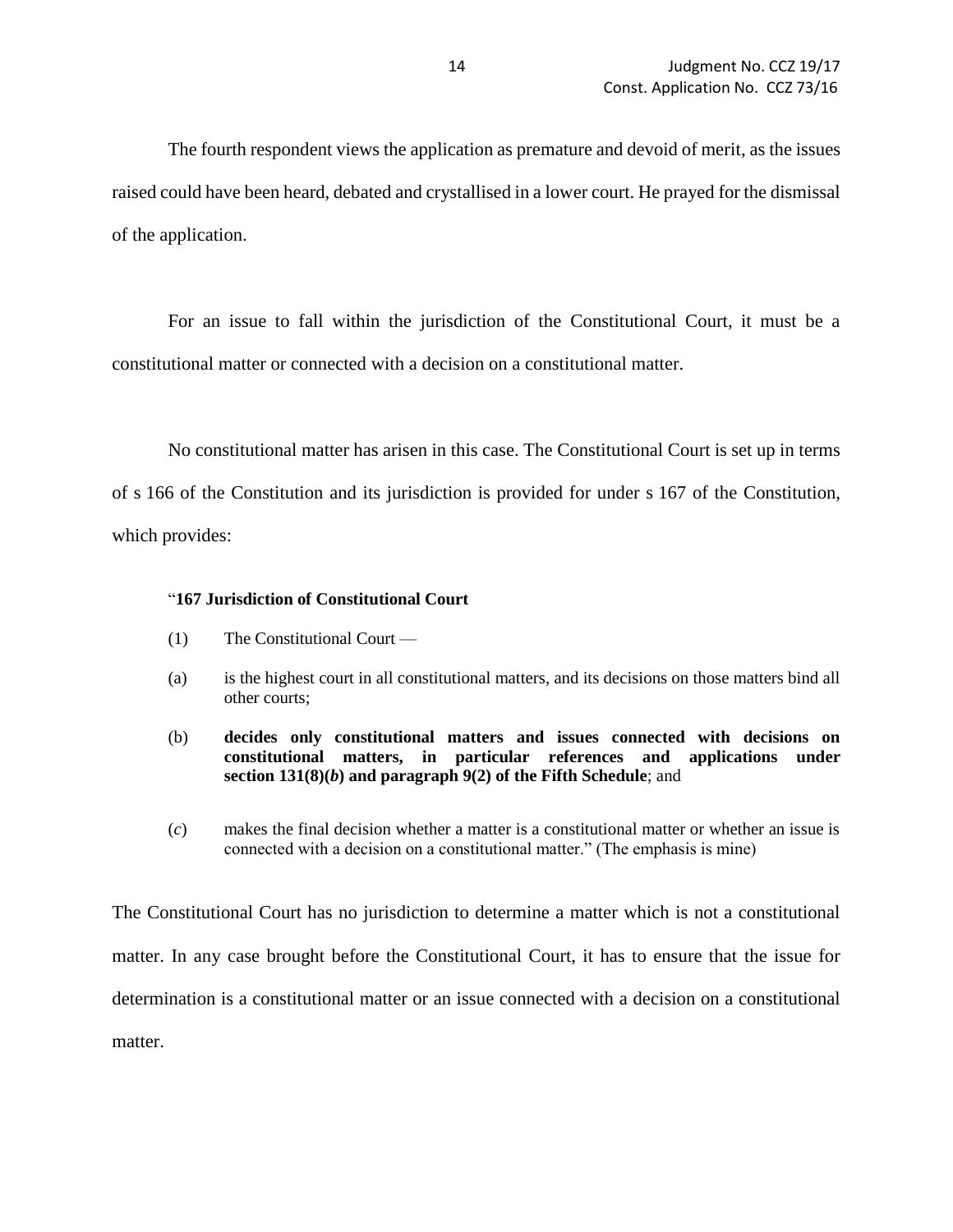The Constitution defines "constitutional matter" in s 332 as follows:

"'constitutional matter' means a matter in which there is an issue involving the interpretation, protection or enforcement of this Constitution;".

The import of the definition of "constitutional matter" is that the Constitutional Court would be generally concerned with the determination of matters raising questions of law, the resolution of which require the interpretation, protection or enforcement of the Constitution.

The Constitutional Court has no competence to hear and determine issues that do not involve the interpretation or enforcement of the Constitution or are not connected with a decision on issues involving the interpretation, protection or enforcement of the Constitution.

The critical issue is whether the applicant's arrest was lawful. To answer this question, it must be established what it is that constitutes a lawful arrest. An arrest is a juristic act exercised by an authorised functionary. The starting point is that in terms of  $s$  49(1)(b) of the Constitution every person has the right to personal liberty, including the right not to be deprived of liberty arbitrarily or without just cause.

Since time immemorial the liberty of the individual has been regarded as one of the fundamental rights of man in a free society. An arrest which does not meet the requirement of a lawful arrest is an odious interference with personal liberty. The general position is that every deprivation of liberty is *prima facie* unlawful and must be justified in terms of an objective norm. See *Ingram* v *Minister of Justice* 1962 (3) SA 225 (W) at 227D; *S* v *Purcel-Gilpin* 1971 (1) RLR 241 (AD); *Ngcobo* v *Minister of Police* 1978 (4) SA 930 (D); *Minister of Home Affairs and Anor*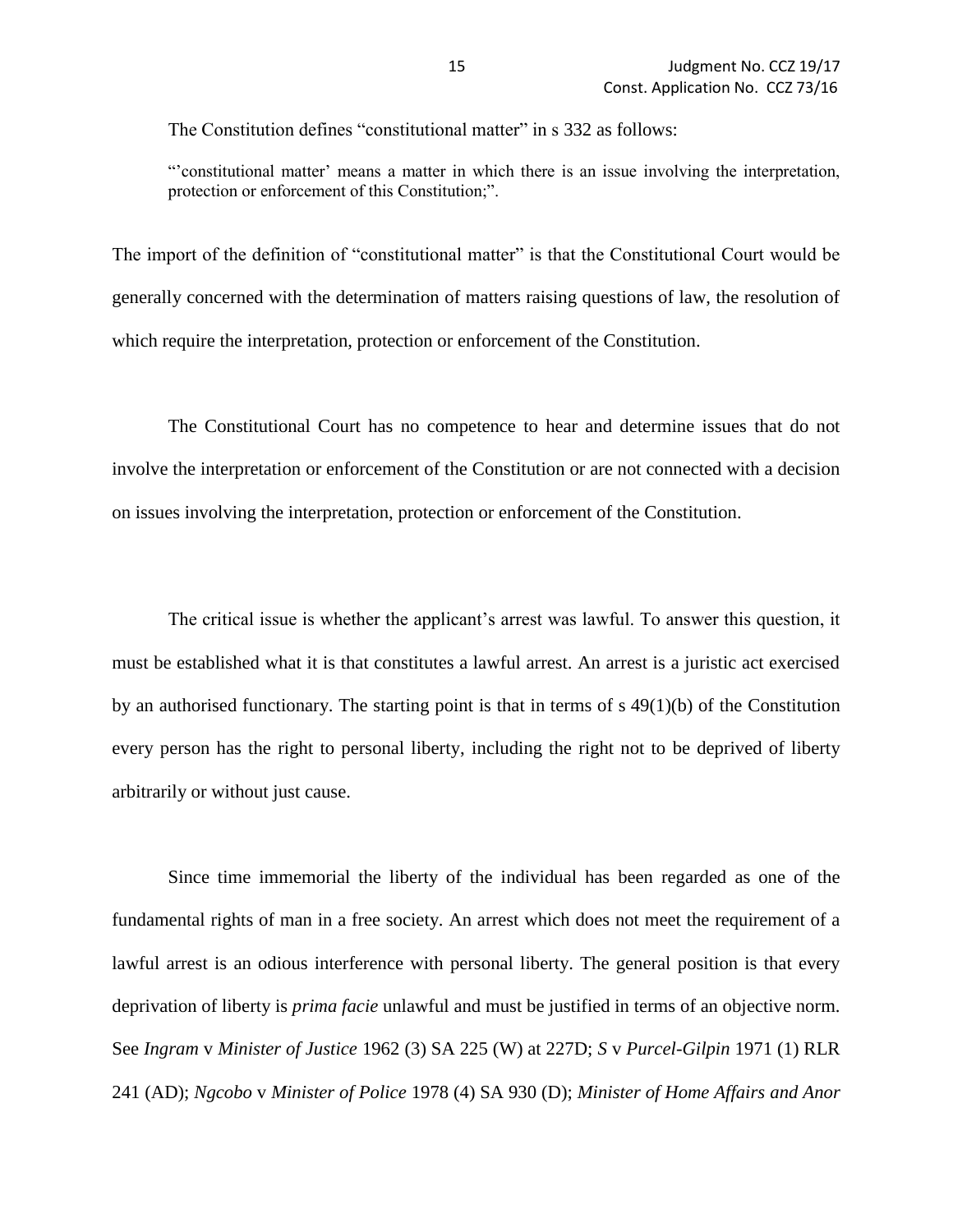v *Bangajena* 2000 (1) ZLR 306 (SC). The requirements of a lawful arrest are elements of the protection of the right to personal liberty that have been defined in specific terms by statutory provisions.

Section  $49(1)(b)$  of the Constitution is in broad terms which do not specify the requirements of what constitutes a lawful deprivation of liberty. In the case of arrest, s 49(1)(b) is given effect to by s 25 of the CP&E Act. The section provides:

#### "**25 Arrest without warrant by peace officer or other officer**

(1) Any peace officer and any other officer empowered by law to execute criminal warrants is hereby authorised, subject to the general or specific directions of a superior officer or person placed in authority over him, to arrest without warrant —

- (a) any person who commits any offence in his presence;
- (b) any person whom he or she has reasonable grounds to suspect of having committed any of the offences mentioned in the First Schedule or the Ninth Schedule: ...".

Section 2 of the CP&E Act defines "peace officer" to include "any police officer". The Ninth Schedule of the CP&E Act contains all the offences listed under the Schedule to the Act relating to s 13 of that Act.

Section 50 of the Constitution, which the applicant alleges was violated by the first and second respondents, also deals with what constitutes a lawful arrest. It also gives an arrested person the right to challenge the lawfulness of the arrest before a court. The best way of reading the section is to start by reading s 50(8), which provides that any arrest that contravenes the requirements of the section is illegal. The relevant subsections of s 50 provide that:

### "**50 Rights of arrested and detained persons**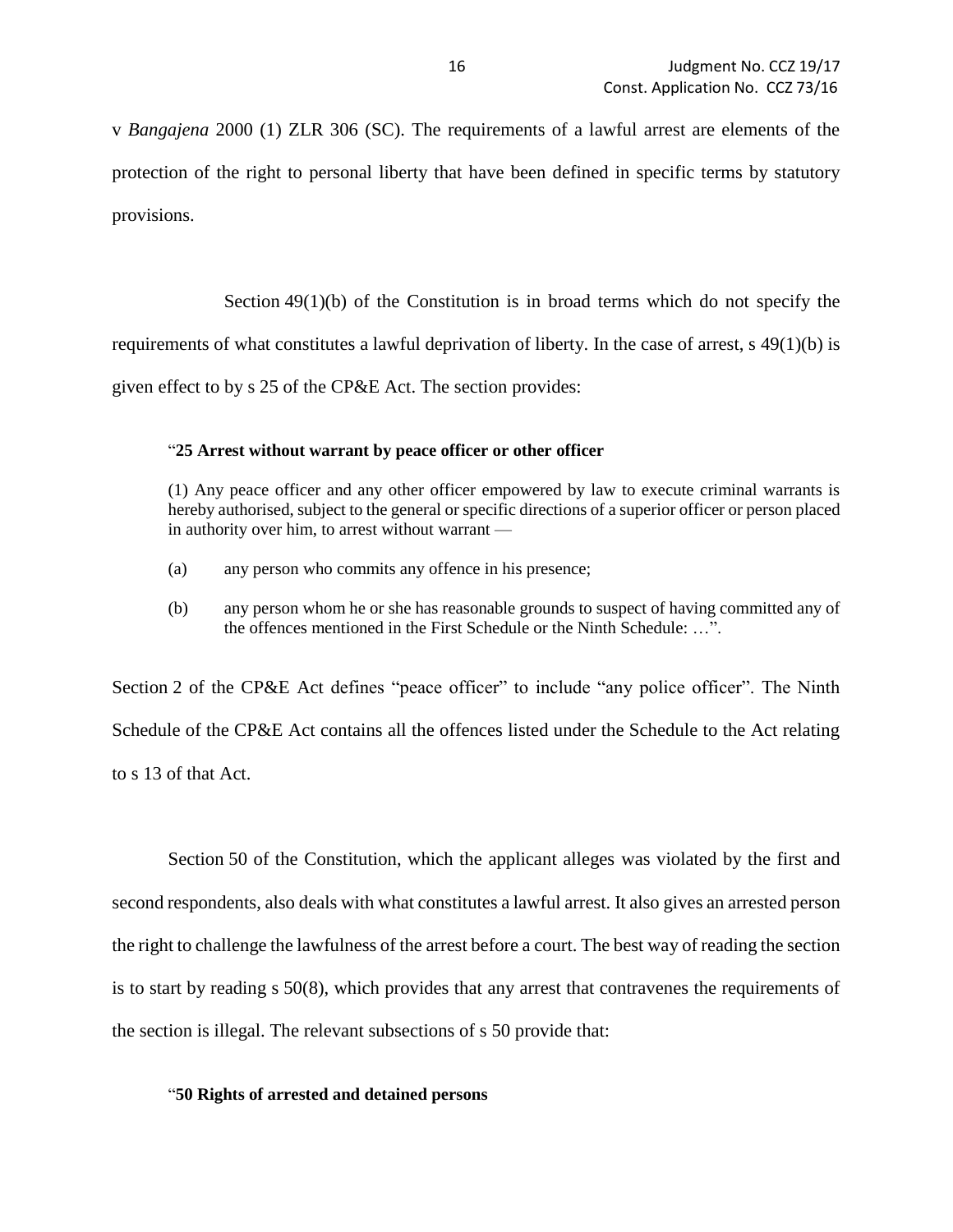- (1) Any person who is arrested
	- (*a*) must be informed at the time of arrest of the reason for the arrest; …
	- (e) must be permitted to challenge the lawfulness of the arrest in person before a court and must be released promptly if the arrest is unlawful.
- (8) An arrest or detention which contravenes this section, or in which the conditions set out in this section are not met, is illegal. …".

Section  $50(1)(a)$  of the Constitution is given effect to by s  $41A(1)$  of the CP&E Act, which provides:

#### **"41A Arrested person to be informed of his or her rights**

(1) Subject to this section, where a person has been arrested by a peace officer, whether with or without a warrant, the peace officer shall cause the person to be informed promptly, in a language he or she understands, of -

(a) the reason for the arrest; …".

Section  $50(1)(e)$  of the Constitution is given effect to by the provisions of s  $41A(6)(b)$  and

#### (c) of the CP&E Act, which provide:

"(6) Every person concerned in the arrest of another person under this Act or any other enactment, and whether the arrest is with or without warrant, shall ensure that the arrested person  $is -$ 

- (a) treated humanely and with respect for his or her inherent dignity; and
- (b) permitted to challenge the lawfulness of the arrest in person before a court; and
- (c) released promptly if the arrest is unlawful."

What is beyond doubt is that what constitutes a lawful arrest is set out in statutory provisions that give effect to the broad terms of the provisions of the Constitution guaranteeing the right to personal liberty. Personal liberty is not interfered with by means of an arrest only. The statutory provisions deal with situations of deprivation of personal liberty by means of arrest for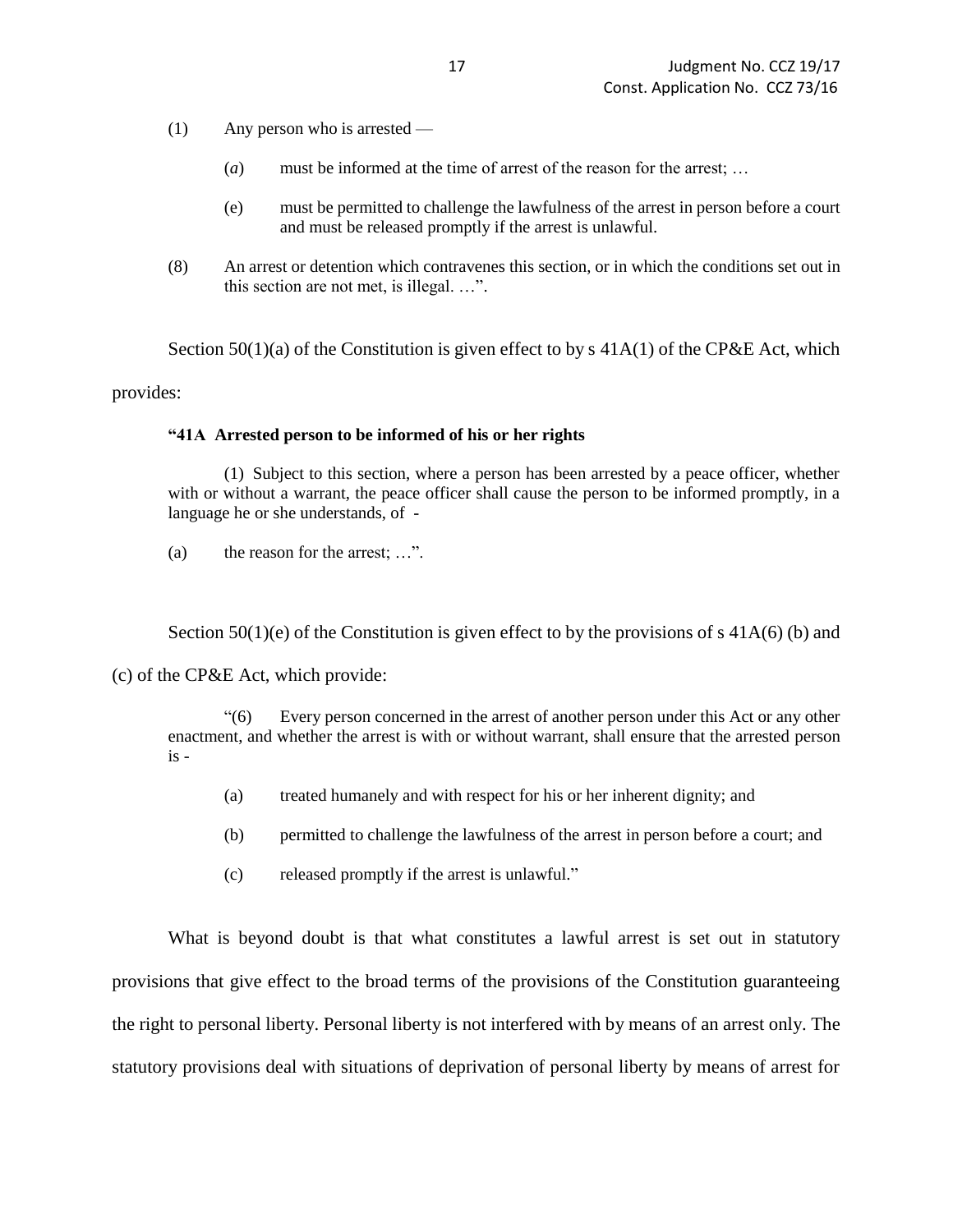offences. The Constitution is not directly applicable in the determination of the question of what constitutes a lawful arrest. What are applicable are the statutory provisions. The Constitution is only applicable indirectly through the statutory provisions that give effect to its provisions.

It is apparent from the relevant statutory provisions that a lawful arrest is in large part

predicated on the existence of a reasonable suspicion of the commission of an offence. The point

is made in *Dumbell* v *Roberts* [1944] 1 All ER 326, where SCOTT LJ commented at 329:

"The power possessed by constables to arrest without warrant … provided always that they have reasonable grounds for their suspicion is a valuable protection to the community; but the power may easily be abused and become a danger to the community instead of a protection. The protection of the public is safeguarded by the requirement, alike of the common law and, so far as I know, of all statutes, that the constable shall before arresting satisfy himself that there do in fact exist reasonable grounds for suspicion of guilt."

#### In *Williams and Another* v *Msipha NO and Ors* 2010 (2) ZLR 552 (S) at 570D-F it is stated:

"Respect for the fundamental right to the protection of the law is a guarantee for judicial protection of the fundamental right to personal liberty. Section  $13(2)(e)$  of the Constitution authorises deprivation of an accused person of personal liberty where there is reasonable suspicion of him having committed a criminal offence. That is the only ground on which a judicial officer faced with a request by a public prosecutor for the remand of an accused person is authorised by law to deprive the accused person of his or her liberty by an order of remand, in or out of custody, for the purpose of ensuring his or her appearance at the trial on the charge."

The law is therefore that a person arresting another has to have a reasonable suspicion that an offence has been committed or is being committed by the person he or she arrests. There is no dispute over the standard of a lawful arrest and its location in statutory provisions. The validity of the statutory provisions on what constitutes a lawful arrest is not challenged.

The main challenge to the lawfulness of the arrest of the applicant is based on the contention that the first respondent did not form a reasonable suspicion of him having committed any of the offences set out in the warned and cautioned statement. Mr *Uriri* pressed the contention in the applicant's heads of argument that even if the first respondent had formulated a suspicion,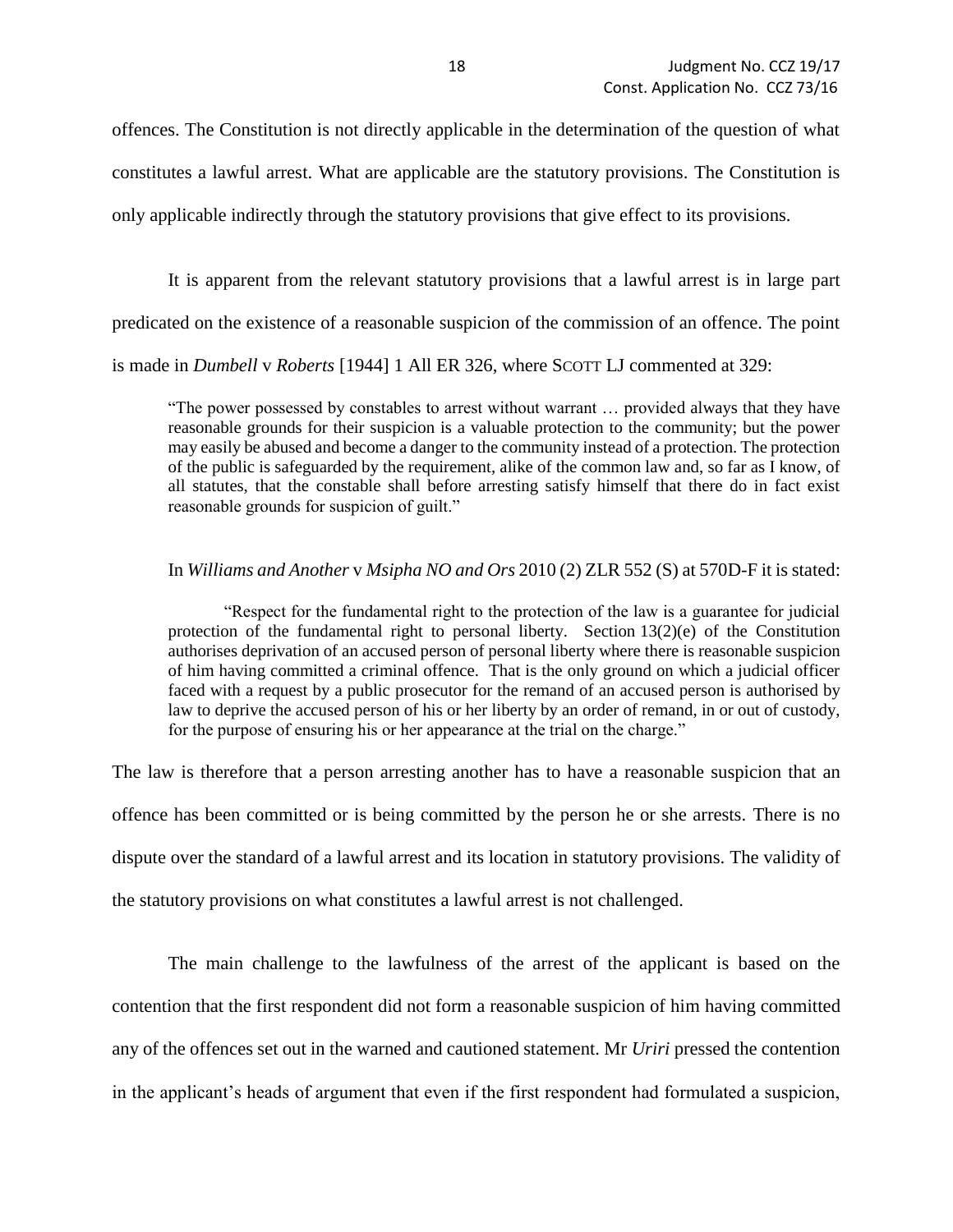it was not a reasonable one, as it would have been based on the content of the exchanges between the applicant and Mr Finde during the interview conducted by the latter.

The difficulty is that it is not for the Constitutional Court to decide whether or not the first respondent formed a reasonable suspicion of the applicant having committed the offences set out in the warned and cautioned statement. Before a court with the power to hear and determine the matter the first respondent would have to say in evidence whether or not he formed the suspicion. It is he who could say on what basis he formed the suspicion. He would have been subject to crossexamination. It is only after finding that the first respondent formed the suspicion required by the law that the court hearing the evidence could decide whether the suspicion formed was proved to be reasonable.

Whether the person who arrested another had a reasonable suspicion of the arrestee having committed an offence is a question of fact. That question relates to the arresting person's state of mind at the time of arrest. It is about the arresting person's interpretation of facts. The interpretation and conclusion reached subjectively give rise to the question whether there were grounds the knowledge of which would have caused a reasonable person in the position of the arrester to form the suspicion of the arrestee having committed the offence for which he or she was arrested.

In *R* v *van Heerden* 1958 (3) SA 150 (T) it was said at 152E:

"The test for determining the existence of a reasonable suspicion is an objective one, that is, the grounds of suspicion must be those which would induce a reasonable person to have the suspicion."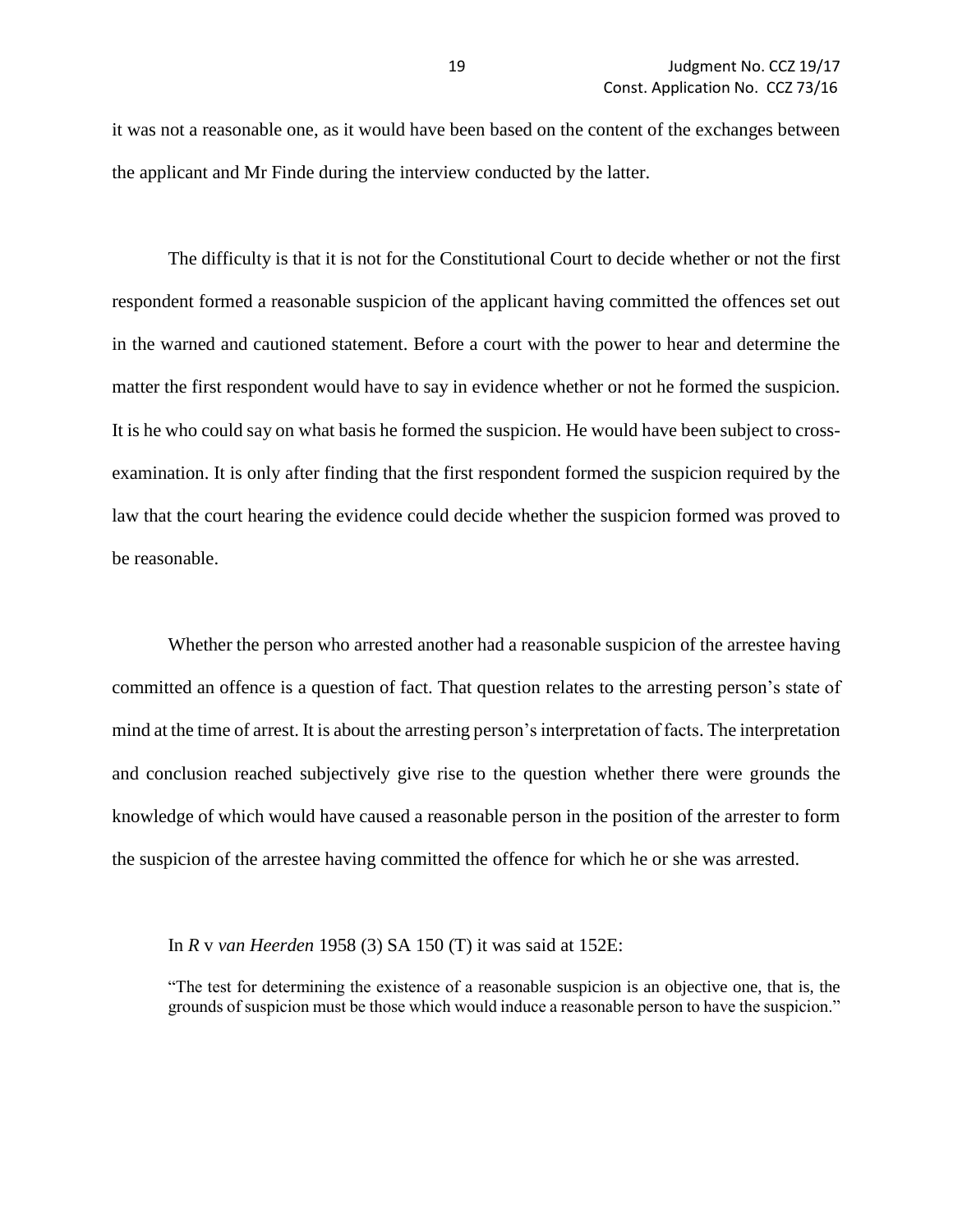In *Castorina* v *Chief Constable of Surrey* [1996] LG Rev Rep 241 at p 249, WOOLF LJ

commented that whether or not an arrest was lawful depended upon the answers to three connected

questions. Those questions were:

- "1. Did the arresting officer suspect that the person who was arrested was guilty of the offence? The answer to this question depends entirely on the findings of fact as to the officer's state of mind.
- 2. Assuming the officer had the necessary suspicion, was there reasonable cause for suspicion? This is a purely objective requirement to be determined by the Judge if necessary on the facts found by a jury.
- 3. If the answer to the two previous questions is in the affirmative, then the officer has a discretion which entitles him to make an arrest and in relation to that discretion has it been exercised in accordance with the principles laid down by LORD GREENE MR in *Associated Provincial Picture Houses Ltd* v *Wednesbury Corporation* [1948] 1 KB 223".

In the same judgment, SIR FREDERICK LAWTON at p 460 said:

"Suspicion by itself, however, will not justify an arrest. There must be a factual basis for it of a kind which the court would adjudge to be reasonable. The facts may be within the arresting constable's own knowledge or have been reported to him. When there is an issue in a trial as to whether a constable had a reasonable cause, his claim to have had knowledge or to have received reports on which he relied may be challenged. It is within this context that there may be evidential issue as what he believed to be the facts. But it would be for the court to adjudge what were the facts which made him suspect that the person he arrested was guilty of the offence which he was investigating."

### In *Attorney-General v Blumears and Anor* 1991 (1) ZLR 118 (S) at 122A-E, GUBBAY CJ

said:

"The standard for the deprivation of personal liberty under  $s$  13(2)(e) of the Constitution are facts and circumstances sufficient to warrant a prudent man in suspecting that the accused person had committed, or was about to commit, a criminal offence. This standard represents a necessary accommodation between the individual's fundamental right to the protection of his personal liberty and the State's duty to control crime. It seeks on the one hand, to safeguard the individual from rash and unreasonable interference with liberty and privacy, and from unfounded charges of crime; yet on the other, to give fair leeway for enforcing the law in the community's protection. The criterion of reasonable suspicion is a practical, non-technical concept which affords the best compromise for reconciling these often opposing interests. Requiring more would unduly hamper the legitimate enforcement of the law. To allow less would be to leave law-abiding persons at the mercy of the whim or caprice of the authorities."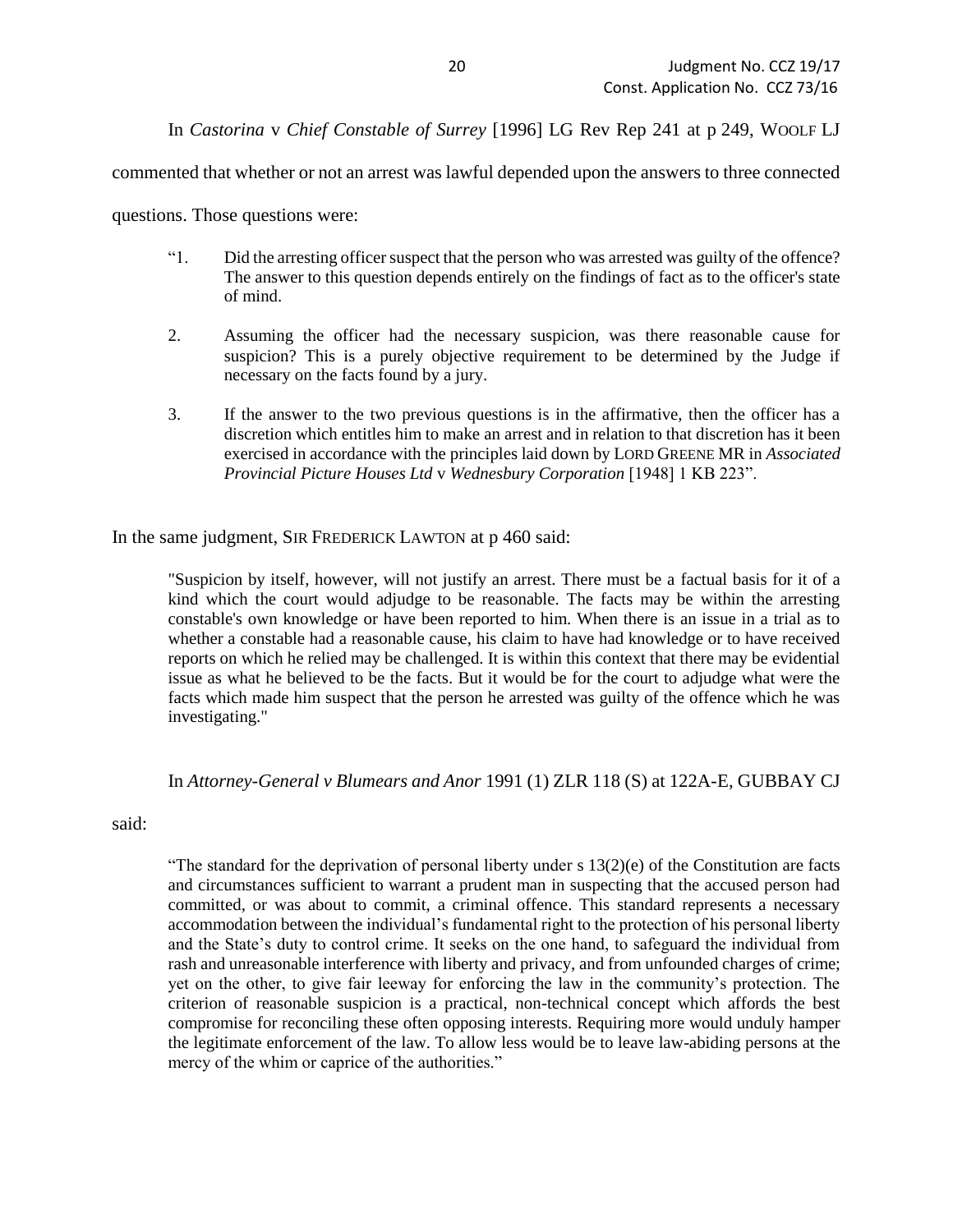In the case of *Muzonda v Minister of Home Affairs and Another* 1993 (1) ZLR 92 (S) at 96E, GUBBAY CJ held thus:

"It is not sufficient for a peace officer to personally believe that he has reasonable grounds on which to base the arrest. These grounds must, in addition, be justifiable from an objective point of view, that is to say, a reasonable person placed in the position of the officer must be able to conclude that there were indeed reasonable grounds."

The applicant was arrested and the intention was to bring him before a magistrate for initial remand. It is at these proceedings that the applicant ought to have challenged the lawfulness of his arrest. The question of the lawfulness of the applicant's arrest would have been within the jurisdiction of that court. The Magistrate's Court would have had the competence to conduct the factual inquiry into whether or not the first respondent formed a reasonable suspicion of the applicant having committed the offences set out in the warned and cautioned statement.

It is clear that the question the applicant sought to place before the Constitutional Court for determination is whether what the first respondent did under the services of ZACC in arresting him was in compliance with the requirements of a lawful arrest. The issue involves a finding of facts; and the interpretation and application of the statutory provisions on the requirements of a lawful arrest. The determination of the issues does not need proof of violation of the fundamental right to personal liberty. It requires proof of the facts in dispute. It also requires proof of compliance with the statutory requirements of a lawful arrest. The determination of the issues does not involve the interpretation, protection or enforcement of the Constitution. None of the issues is a constitutional matter.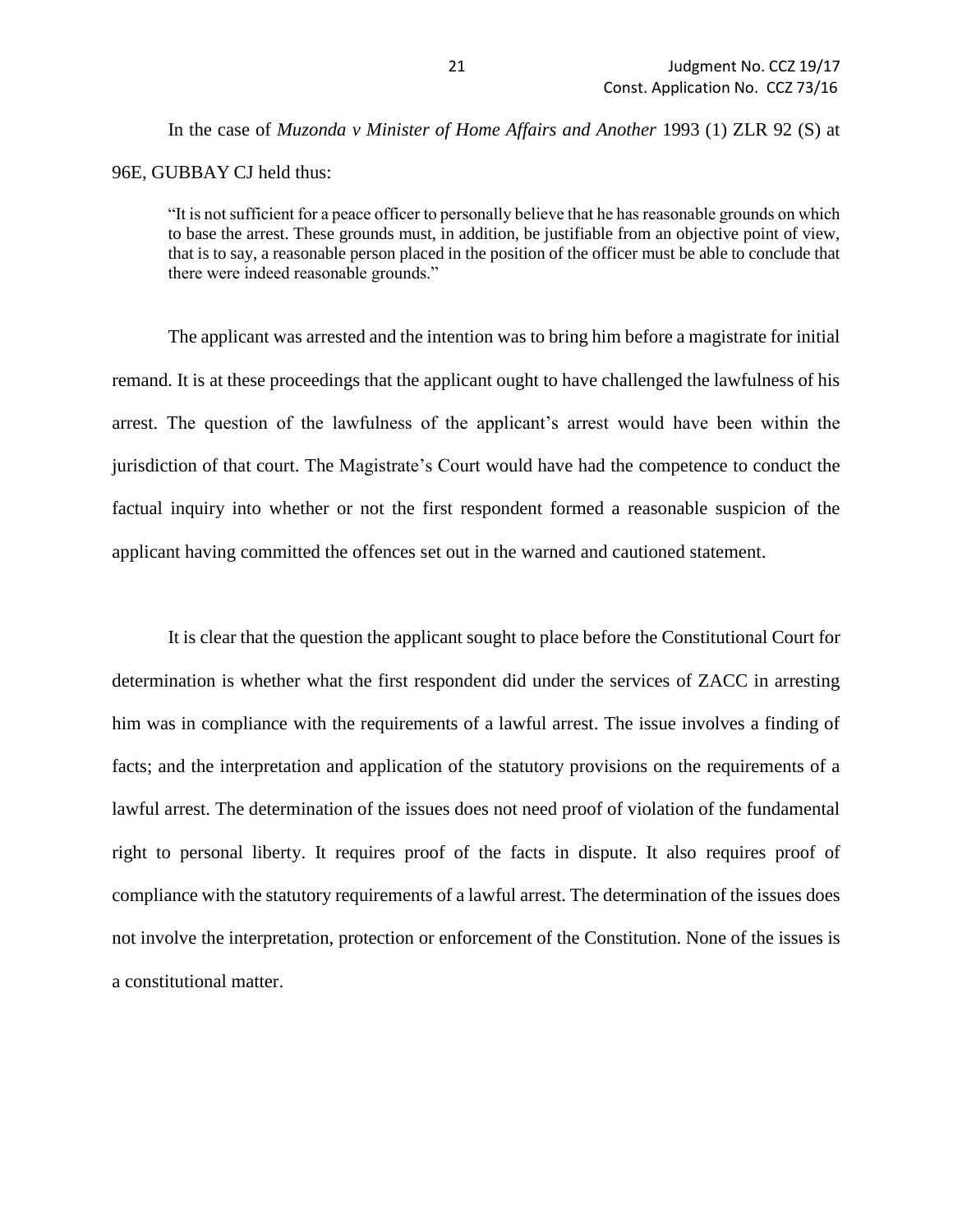The Indemnity of Release bound the applicant in terms of the law to report at the offices of ZACC on 4 November 2016 for the purposes of appearing before a magistrate for remand. Had he appeared in accordance with the Indemnity of Release, the applicant would have been in a position to challenge the lawfulness of his arrest before the magistrate. That court would have heard evidence and made findings of fact in the adjudication of the challenge to the lawfulness of his arrest. The applicant can still challenge the lawfulness of his arrest in that court.

The question whether ZACC has powers of arrest is closely related to the question whether the first respondent had power to arrest the applicant in the services of ZACC. These are questions which the magistrate can deal with in considering whether the arrest was lawful or not. The determination of the question whether ZACC has powers of arrest involves an answer to the question whether ZACC, in the exercise of its functions, could have the first respondent, a police officer, arrest any person if it reasonably suspects the person of having committed an offence falling within its jurisdiction, provided the police officer also reasonably suspects the person of having committed the offence. This is a matter that the magistrate hearing the question of whether the first respondent reasonably suspected the applicant of having committed the offences falling within ZACC's jurisdiction could competently determine.

The inquiry into the question whether ZACC has arresting powers would be an academic exercise without first determining whether the first respondent, as a police officer on secondment, had arresting powers he could exercise in the services of ZACC. Even before making that finding, the most important inquiry would be whether or not the first respondent had a reasonable suspicion of the applicant having committed the offences set out in the warned and cautioned statement.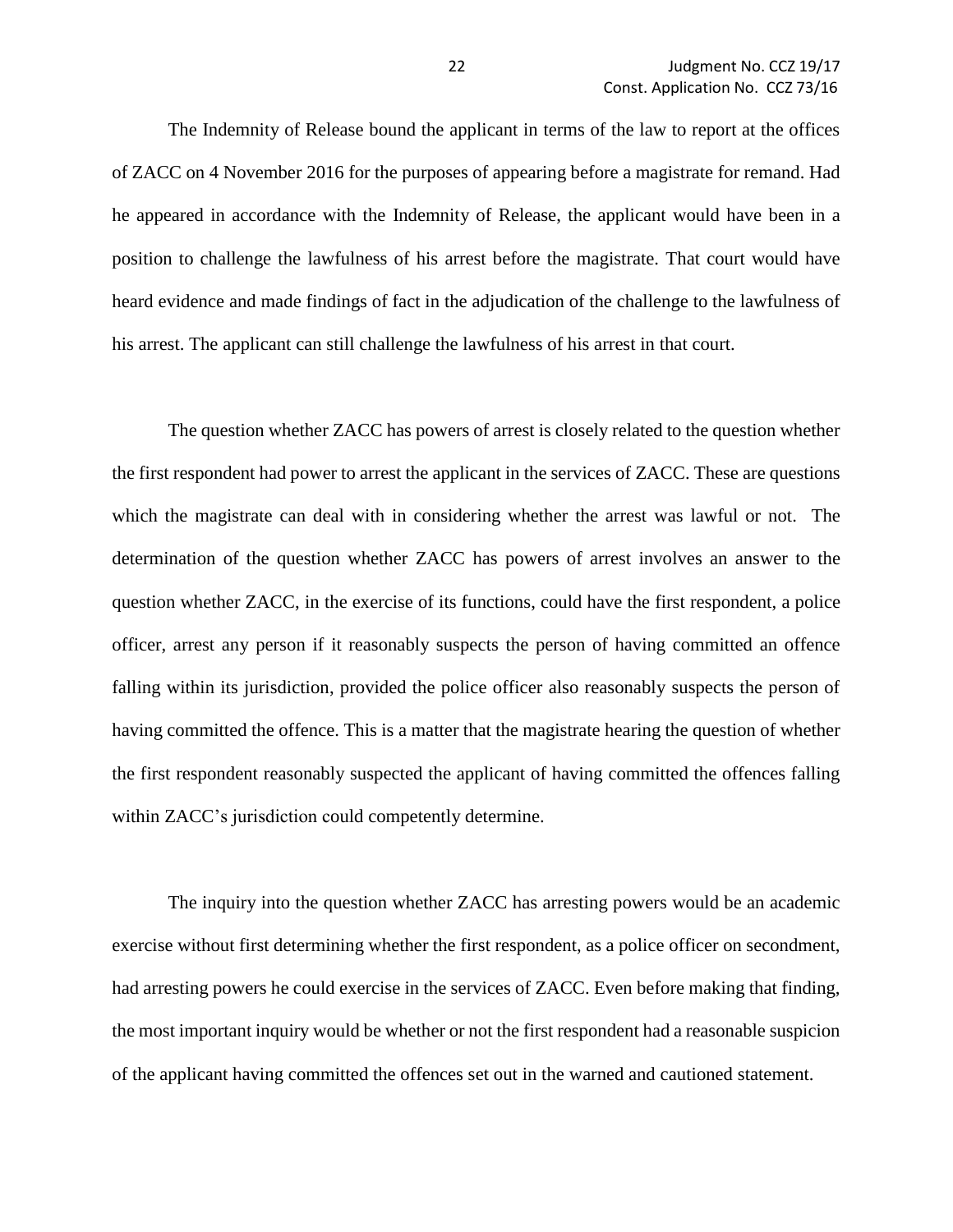The applicant took issue with the statement in the Indemnity of Release that the first respondent is a police officer on secondment to ZACC. He did so on the basis that he understood secondment to mean stripping the first respondent of his powers as a police officer. Mr *Uriri* argued for the applicant that the first respondent was a servant of ZACC. He went further, in the heads of argument, to state that the *onus* was on the first respondent to prove the terms of his secondment. Section 3 of the Regulations provides for the secondment of police officers to employment outside of the Regular Force.

#### Section 24 of the Police Act [*Cap. 11:10*] provides:

#### **"24 Powers and authority to cease on vacation of office**

When any member for any reason ceases to hold or exercise his office, the powers, functions and authority vested in him as a member shall cease immediately."

The import of s 24 of the Police Act is that the only instance in which a member of the Police Force ceases to have the powers, functions and authority vested in him as a member is vacation of office. The services as a member are terminated upon vacation of office. A police officer does not cease to hold or exercise his office by reason of secondment. From a reading of s 3 of the Regulations, secondment is when a member of the Regular Force is transferred to employment outside the Regular Force in the service of the State upon such terms and conditions as may be fixed by the Commissioner-General. Such an officer continues to have the powers vested in a member of the Police Force, including the power of arrest.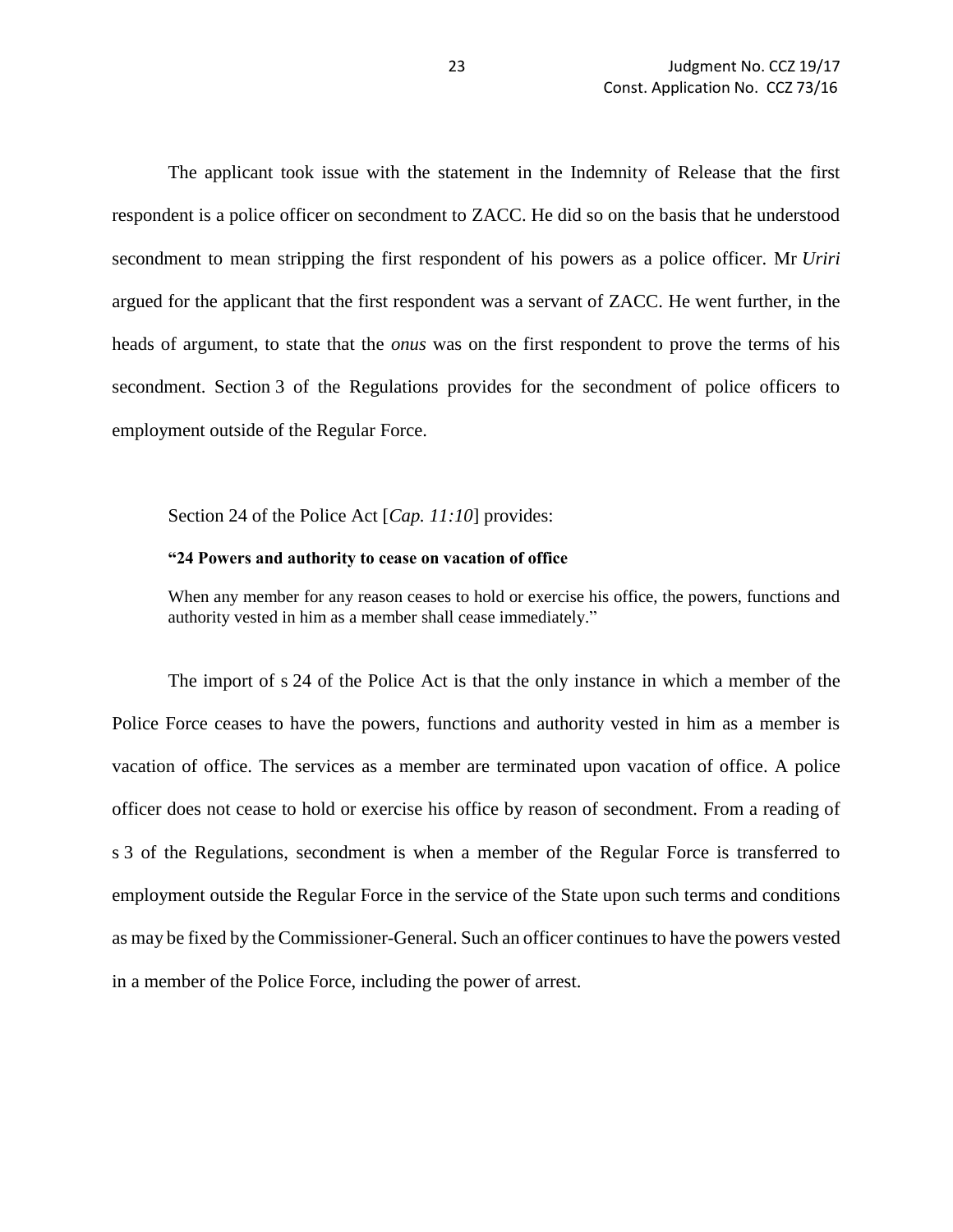The CP&E Act is a law that has been enacted to give effect to the Constitution. Section 41A of the CP&E Act provides equal protection of the law to all arrested persons who want to challenge the lawfulness of their arrest. Protection of the law is a constitutional principle that is operationalised through the statutory provisions. The principle of equal protection of the law requires that the applicant be subjected to the same treatment to which every similarly situated arrested person desirous of challenging the lawfulness of his or her arrest is treated.

The jurisdiction of the Constitutional Court, as defined in  $s167(1)$  (b) and (c) of the Constitution, includes cases involving allegations of infringement of fundamental human rights and freedoms enshrined in *Chapter IV* of the Constitution. Section 85(1)(a) of the Constitution, which gives a right to a person alleging infringement of a fundamental human right or freedom to approach a court for the vindication of the right or freedom and protection of his or her interest, does not confer jurisdiction.

The making of an application alleging infringement of a fundamental human right or freedom does not necessarily mean that the issue for determination is violation of a fundamental human right or freedom enshrined in the Constitution. The Constitutional Court still has to satisfy itself that the issue for determination is a constitutional matter or an issue connected with a decision on a constitutional matter involving the interpretation, protection or enforcement of the constitutional guarantee of the fundamental human right or freedom.

In this case, notwithstanding the allegation that there was violation of the applicant's right to personal liberty enshrined in  $s \, 49(1)(b)$  of the Constitution, the issue for determination is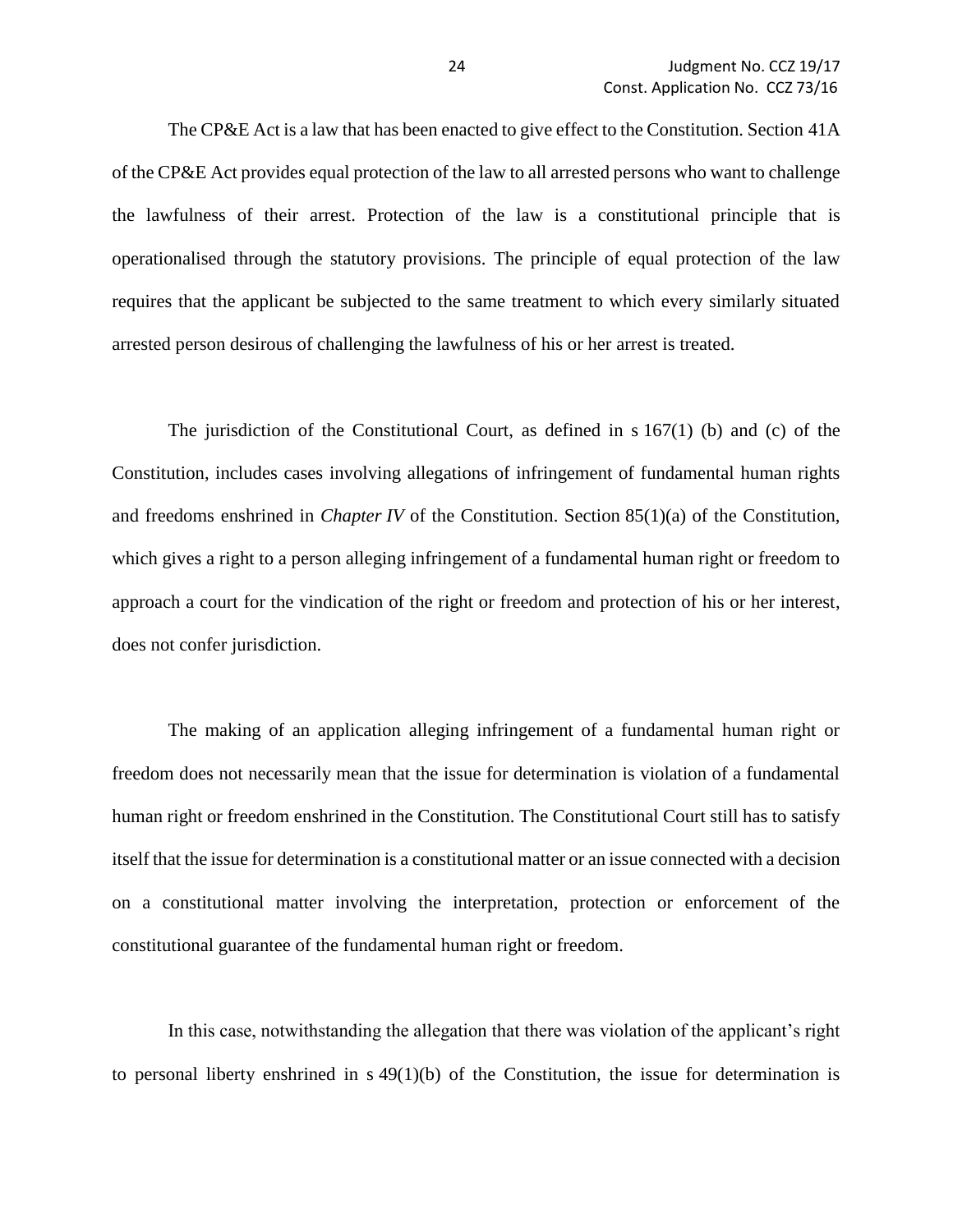whether the arrest of the applicant complied with the requirements of a lawful arrest prescribed under s 25 of the CP&E Act. The meaning of lawful arrest is not in issue.

The determination of the question whether the arrest of the applicant fell within the meaning of a lawful arrest would not involve the interpretation or enforcement of the Constitution. It involves the application of the meaning of the statutory provisions to the facts found proved by credible evidence. So a matter does not become a constitutional matter and fall within the jurisdiction of the Constitutional Court just because it is brought in terms of s 85(1) of the Constitution.

The applicant has not explained why he did not utilise the remedies under the CP&E Act. He has not in the same vein alleged that the provisions in the CP&E Act are invalid. One cannot ignore non-constitutional remedies, preferring to directly enforce the right as enshrined in the Constitution. Section 41A of the CP&E Act is a remedy enacted to fulfil the constitutional requirements and, for as long as it complies with the Constitution, it is part of the Constitution. Where the question for determination is whether conduct the legality of which is impugned is consistent with the provisions of a statute, the principle of subsidiarity forbids reliance on the Constitution, the provisions of which would have been given full effect by the statute.

The principle of subsidiarity has been explained in the cases of *Majome* v *Zimbabwe Broadcasting Corporation and Ors* CCZ 14/2016 and *Boniface Magurure and 63 Ors* v *Cargo Carriers International Hauliers (Pvt) Ltd* CCZ 15/2016. It states that a litigant who avers that his or her constitutional right has been infringed must rely on legislation enacted to protect that right and may not rely on the underlying constitutional provision directly when bringing action to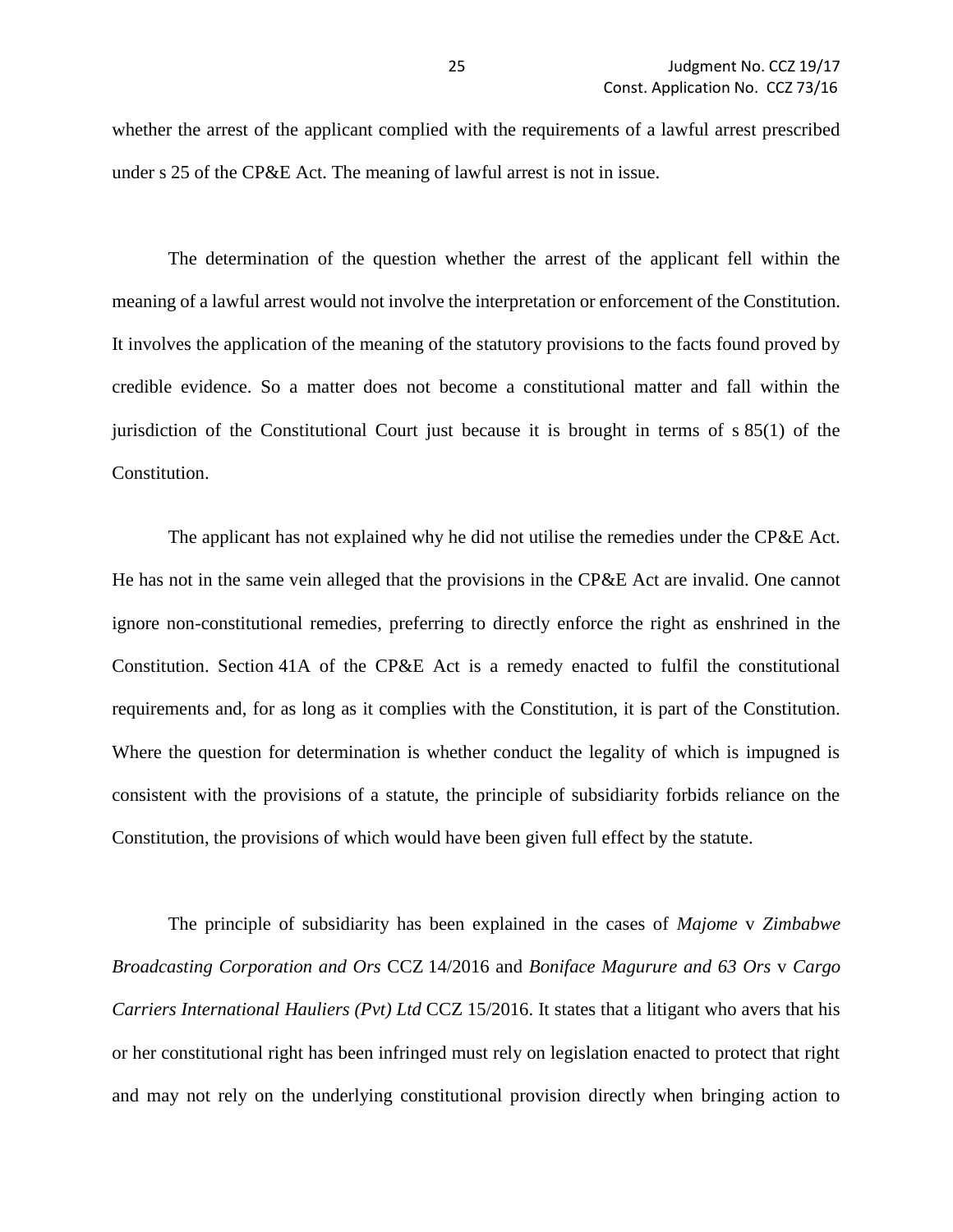protect the right, unless he or she wants to attack the constitutional validity or efficacy of the legislation itself. Norms of greater specificity should be relied upon before resorting to norms of greater abstraction.

There is a court of first instance which is bestowed with the jurisdiction to make a determination on the facts and the unlawfulness of the arrest. There is one legal system in Zimbabwe in terms of which disputes are resolved.

In *Boniface Magurure & 63 Others* v *Cargo Carriers International Hauliers (Pvt) Ltd*

*supra* it is stated at p 9 of the cyclostyled judgment:

"The principle of subsidiarity is based on the concept of one-system-of-law. Whilst the Constitution is the supreme law of the land it is not separate from the rest of the laws. The principles of constitutional consistency and validity underscore the fact that the Constitution sets the standard with which every other law authorised by it must conform. The Constitution lays out basic rights and it is up to legislation to give effect to them. This is the nature of the symbiotic relationship between the Constitution and legislation. The legal system is one, wholesome and indivisible. As was put in *Gcaba* v *Minister for Safety and Security and Others* 2010 (1) SA 238 (CC):

'The constitutional and legal order is one coherent system for the protection of rights and the resolution of disputes.'"

Under a single legal system, laws are enacted to give effect to the Constitution. A remedy that is consistent with the Constitution serves the purposes of the Constitution when it is used in accordance with the provisions of the law by which it is established. Under our criminal justice system, the Magistrate's Court is an integral part of the mechanism prescribed by the Constitution for the protection and enforcement of fundamental rights of persons arrested on allegations of having committed or committing criminal offences.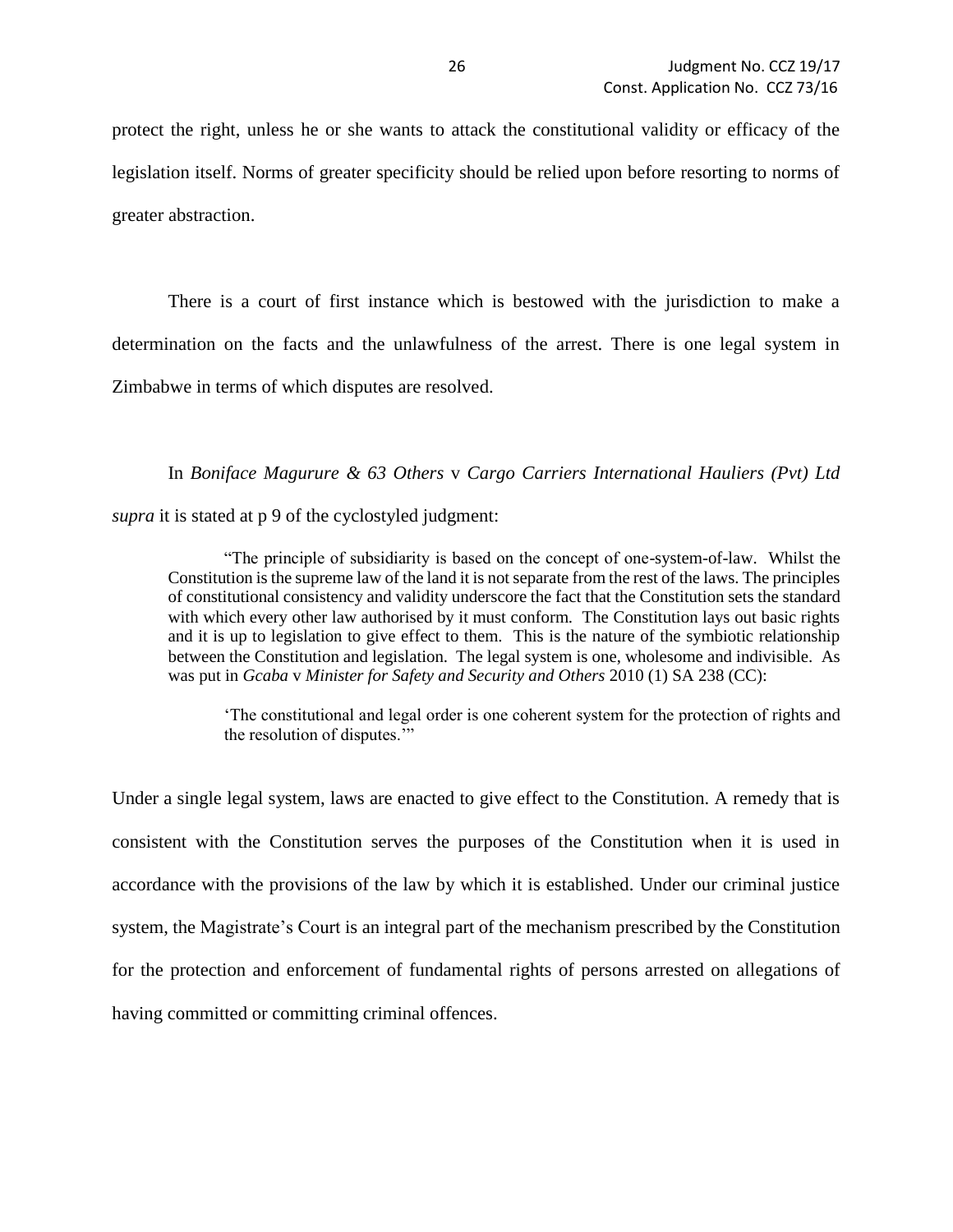In *Boniface Magurure and 63 Ors* v *Cargo Carriers International Hauliers (Pvt) Ltd supra*

it was said at pp 6-7 of the cyclostyled judgment:

"A constitutional matter arises when there is an alleged infringement of a constitutional provision. It does not arise where the conduct the legality of which is challenged is covered by a law of general application the validity of which is not impugned. The question whether an alleged conduct constitutes the conduct proscribed by a statute requires not only proof that the alleged conduct was committed, it also entails that the statutory provision against which the legality of the conduct is tested be interpreted to establish the content and scope of the conduct proscribed before it is applied to the conduct found proved."

The applicant has a remedy under s  $41A(6)(b)$  of the CP&E Act. This is notwithstanding the fact that the same right is provided for under  $s 50(1)(e)$  of the Constitution. He has not

challenged the validity or efficacy of s  $41A(6)(b)$  of the CP&E Act. He has just chosen to challenge

his arrest in terms of the Constitution when he has a remedy under the statute.

Karl Klare in an article titled "*Legal Subsidiarity & Constitutional Rights: A Reply to AJ* 

*Van der Walt*", (2008) 1 Constitutional Court Review at p 135 states that:

"The *raison d'être* of subsidiarity principles is to strike an authoritative balance between the conflicting values of judicial deference and constitutional supremacy, so that courts are not at large weighing the conflict on an *ad hoc*, case-by-case basis."

In *Mazibuko and Ors v City of Johannesburg and Ors* 2010 (4) SA 1 (CC) the principle is

set out as follows:

"Where legislation has been enacted to give effect to a right, a litigant should rely on that legislation in order to give effect to the right or alternatively challenge the legislation as being inconsistent with the Constitution."

In *Majome's* case *supra* it was said at p 12 of the cyclostyled judgment:

"The applicant was bound by the principle of subsidiarity in the choice of the law on which to found the cause of action. According to the principle of subsidiarity litigants who aver that a right protected by the Constitution has been infringed must rely on legislation enacted to protect that right and may not rely on the underlying constitutional provision directly when bringing action to protect the right, unless they want to attack the constitutional validity or efficacy of the legislation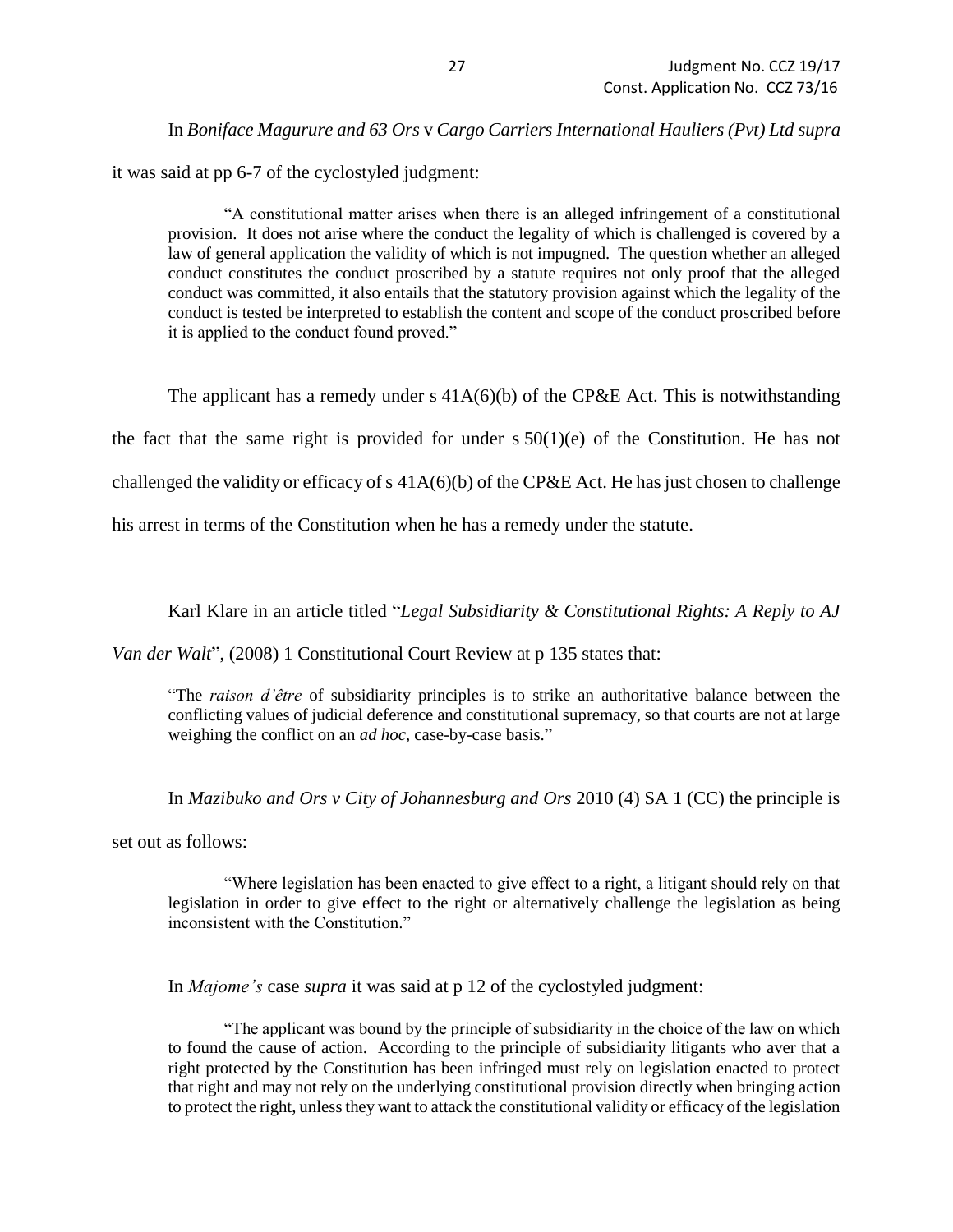itself. See AJ van der Walt: '*Constitutional Property Law'* 3 ed Juta p 66, *MEC for Education: KwaZulu Natal* v *Pillay* 2008 (1) SA 474 (CC) paras 39-40, *Chirwa* v *Transet Ltd* 2008 (2) SA 24 (CC) paras 59, 69."

The principle of subsidiarity seeks to prevent the Constitutional Court from having to decide on an *ad hoc* basis whether or not to exercise its jurisdiction. That method would make the law uncertain and open the Constitutional Court to the criticism of handpicking certain cases over others, as opposed to applying a general principle to all cases. The purpose of subsidiarity was stated in the article by Karl Klare *supra* as being the prevention of a claimant from precipitating a full-dress adjudication of a constitutional issue when the Legislature has given effect to a constitutional right. Subsidiarity is therefore seen as performing a "gate-keeping function". It precludes litigants whose rights are protected under a statute enacted to give effect to constitutional rights from relying on such constitutional rights before the Constitutional Court for redress, as opposed to first seeking redress under the statute. The matter may end up at the Constitutional Court. It must do so through the correct process provided for in the wholesome and hierarchical legal system.

In terms of s 13(3) of the Act, ZACC is governed by the CP&E Act. The section provides:

"(3) In exercising its powers, the Commission shall be governed by the relevant provisions of the Criminal Procedure and Evidence Act [*Chapter 9:07*] which govern the police."

The actions of the first and second respondents are subject to the CP&E Act. This means that ZACC must meet all the requirements of the CP&E Act that bind the police in the execution of their duties, including compliance with the requirement of a lawful arrest. The question whether ZACC complied with the statutory provisions on a lawful arrest is not a constitutional matter. The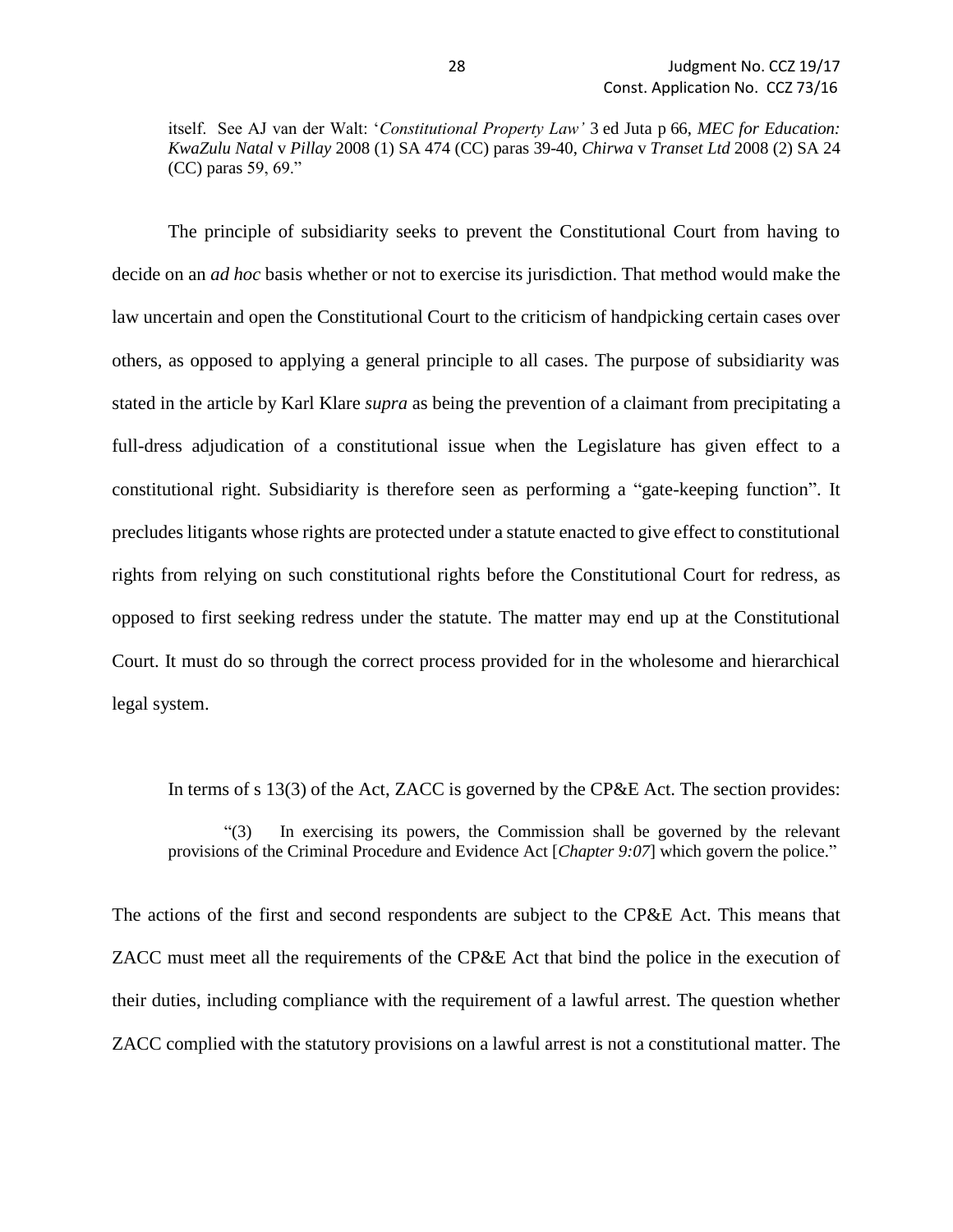applicant was at large to pursue the challenge of the unlawfulness of his arrest in terms of that Act. This course of action is in line with the principles of subsidiarity.

Mr *Uriri* correctly conceded the applicability of the principle of subsidiarity. He conceded that the applicant had the right under s 46A(6) of the CP&E Act to challenge the lawfulness of his arrest before the remand court. He sought to urge the Constitutional Court to find that there were exceptional circumstances that justified the decision by the applicant to approach the Constitutional Court directly for a relief that a remand court had power to grant. The argument was that the applicant feared indictment to the High Court once he had appeared before the Magistrate's Court to answer to the charges. Mr *Uriri* sought to motivate the point in oral argument. It had no basis in the founding affidavit.

An application falls or stands on the founding affidavit. Exceptions must have pride of place in the founding affidavit. They cannot be raised for the first time in oral argument. An exception is and must be based on a rule of law. The fact that the fourth respondent intended to indict the applicant when he appeared before the Magistrate's Court would not be of concern to the Constitutional Court. It had no jurisdiction to deal with the issue in the absence of a constitutional matter. The reason given by Mr *Uriri* for the justification of the proposition that the application be treated as an exception to the applicability of the principle of subsidiarity suggests that the real purpose of making the application was to avoid appearance before the Magistrate's Court and not vindication of the right to personal liberty.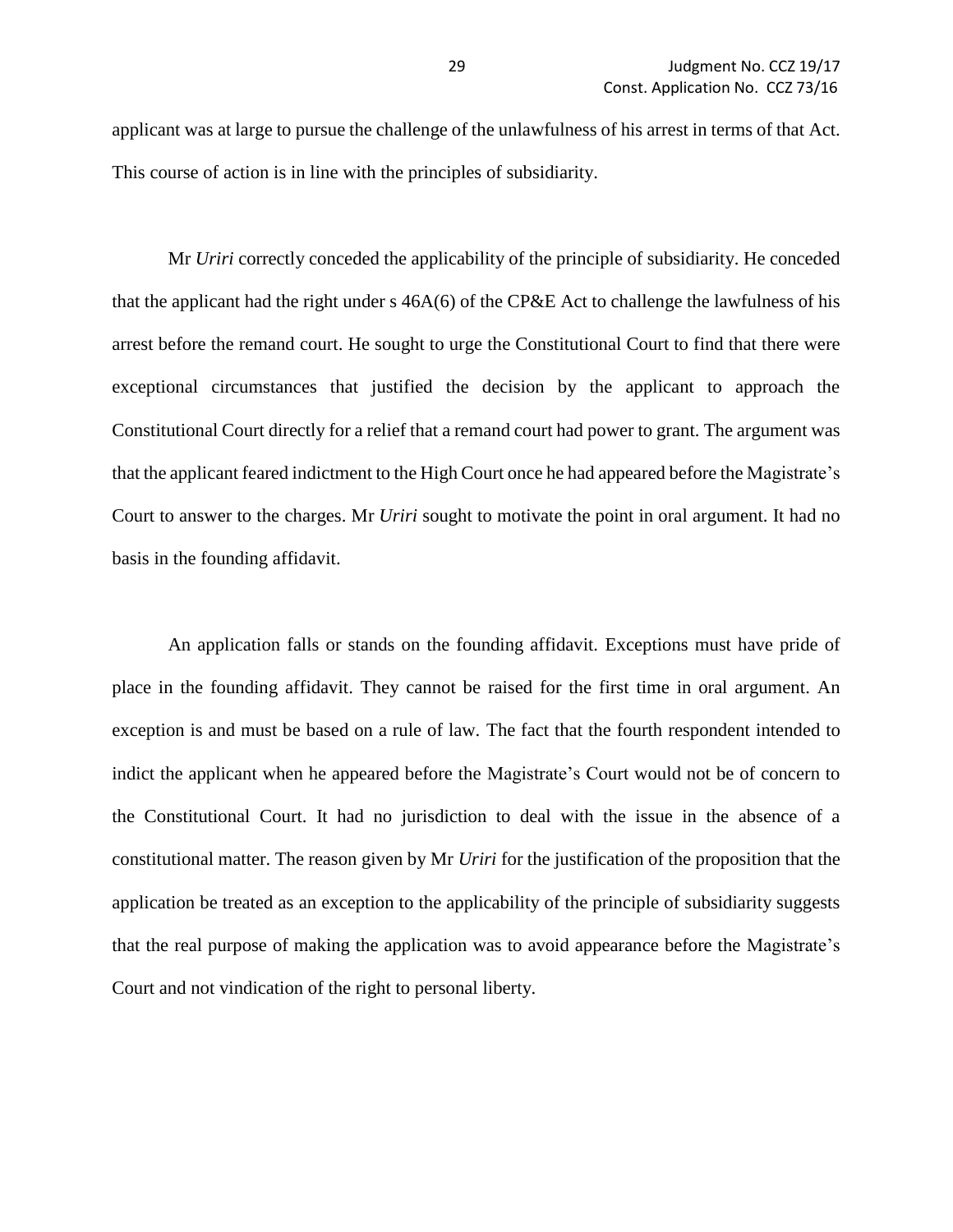The challenge to the validity of the warrants for search and seizure in this Court is also misplaced. The law relating to warrants of search and seizure is not contained in its details in the Constitution. The applicant correctly pointed out the sections of the Act which govern the validity of warrants of search and seizure obtained by ZACC. A dispute as regards the lawfulness or otherwise of such warrants does not require the interpretation and application of the Constitution. It requires the interpretation of the Act itself. It does not require the Constitutional Court to determine the issue.

The applicant challenged the lawfulness of the arrest on the basis that the fourth respondent directed the third respondent to arrest him. This still goes to the challenge of the lawfulness of his arrest, which can be addressed in the Magistrate's Court. A further difficulty with this point is the way that the applicant has pleaded this issue. He alleged that the fourth respondent directed the third respondent to arrest him. He then avers that he was not arrested by the third respondent or an officer under the third respondent. Instead he takes the view that the first respondent was a member of ZACC and could not have acted under the direction of the third respondent while on secondment. According to the applicant, the arrest was effected by the first respondent under the direction of ZACC.

Whatever view the applicant takes of the relationship between ZACC and the first respondent, the question of what s 13 of the Act, as read with s 1 of the Schedule to the Act, means would need to be determined. The Magistrate's Court would have to answer the question whether the statutory provision means that ZACC can have a person arrested whom it reasonably suspects of having committed an offence falling within its jurisdiction by a police officer who forms his or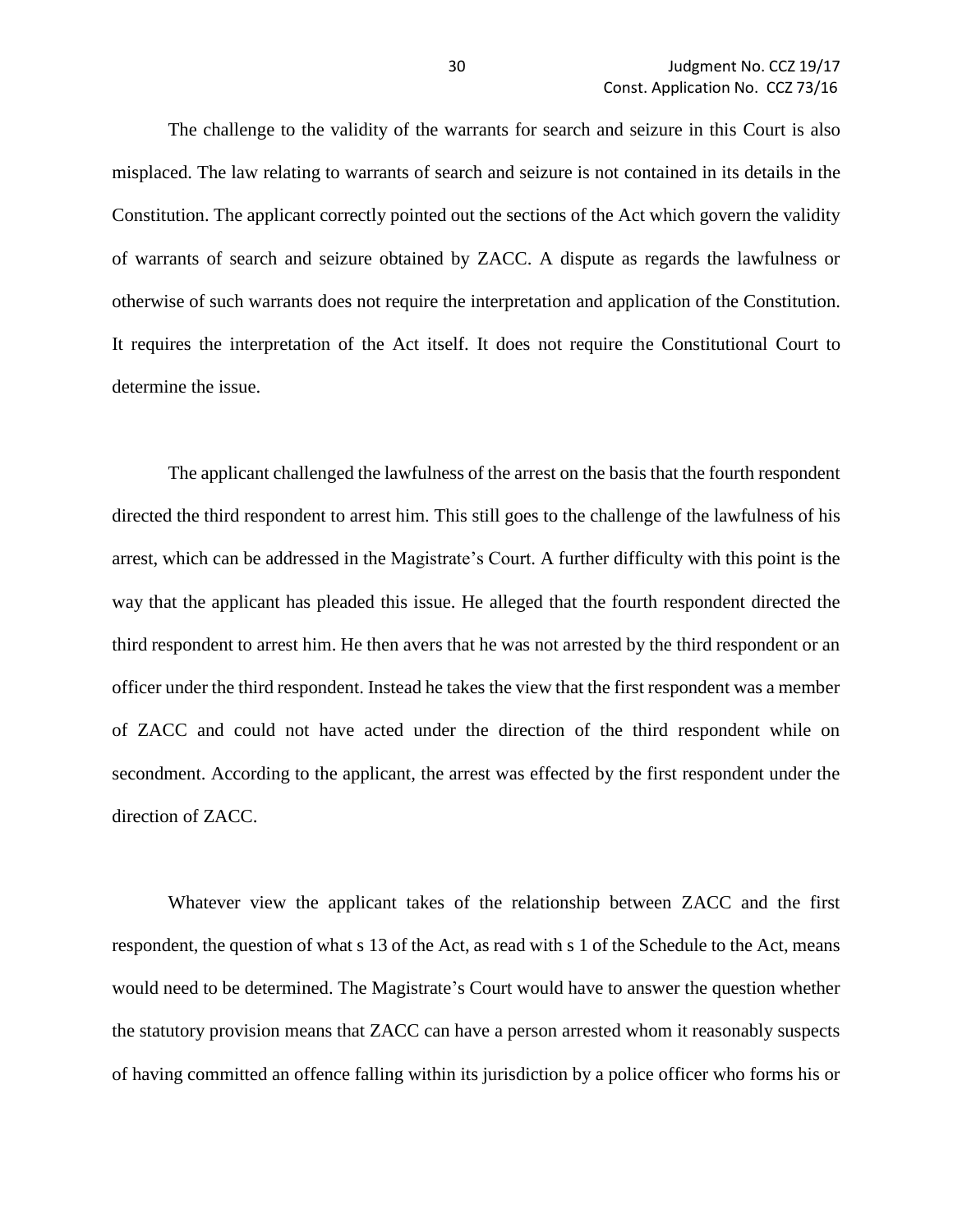her own reasonable suspicion of the person having committed the offence. Would such action by ZACC and the police officer concerned not produce a lawful arrest? There would be no constitutional matter to attract the exercise of jurisdiction by the Constitutional Court.

There is no proper legal basis on which the applicant approached the Constitutional Court.

In the result, it is ordered that the application be and is hereby dismissed with no order as to costs.

### **GWAUNZA JCC: I agree**

**GARWE JCC: I agree**

**GOWORA JCC: I agree**

**HLATSHWAYO JCC: I agree**

**PATEL JCC: I agree**